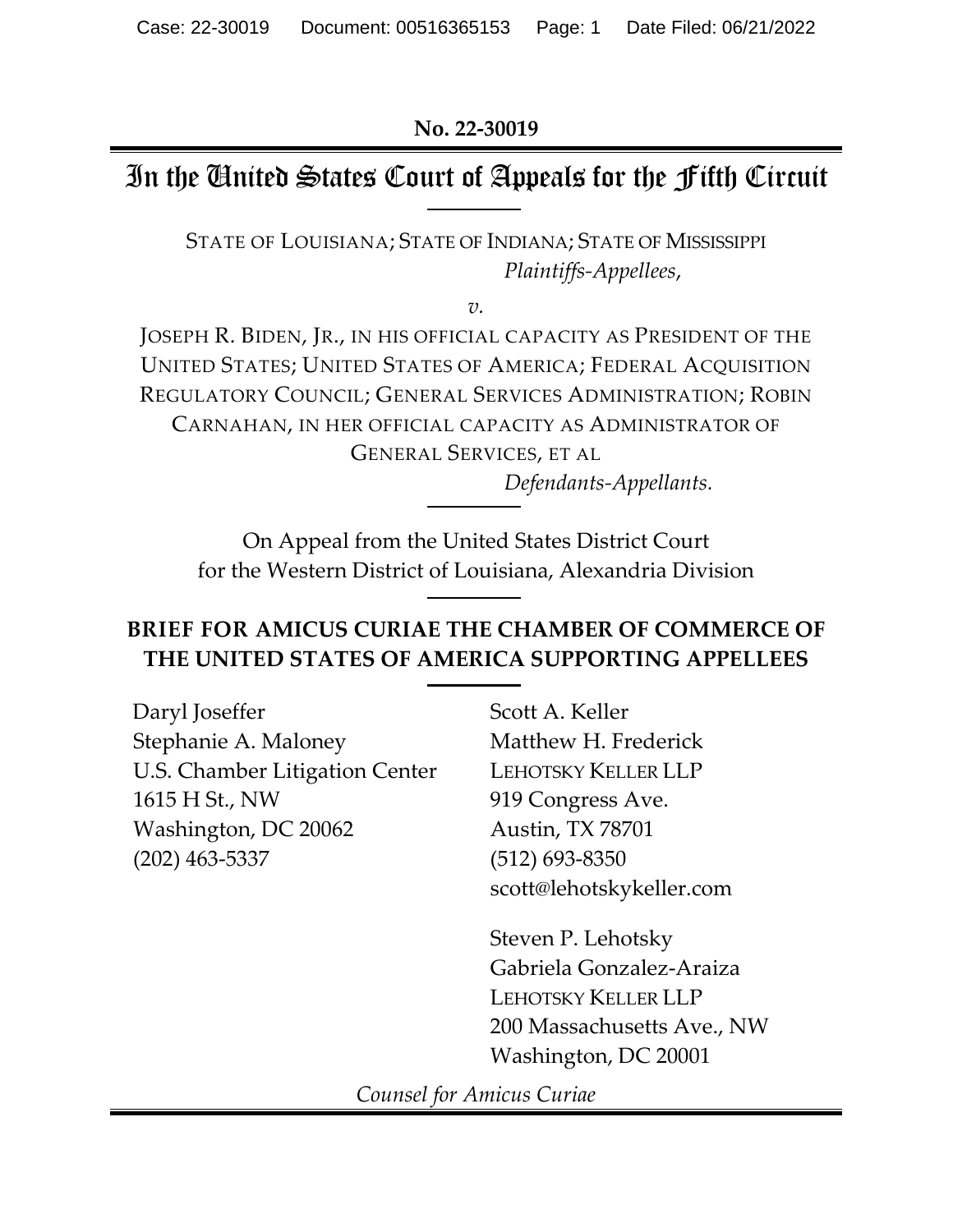## **CERTIFICATE OF INTERESTED PERSONS**

<span id="page-1-0"></span>No. 22-30019 State of Louisiana; State of Indiana; State of Mississippi, *Plaintiffs-Appellees*,

*v.*

Joseph R. Biden, Jr., in his official capacity as President of the United States; United States of America; Federal Acquisition Regulatory Council; General Services Administration; Robin Carnahan, in her official capacity as Administrator of General Services, et al *Defendants-Appellants*.

 The undersigned counsel of record certifies that, in addition to the persons and entities listed in Plaintiffs-Appellees' Certificate of Interested Persons, the following listed persons and entities as described in the fourth sentence of Rule 28.2.1 have an interest in the outcome of this case. These representations are made in order that the Judges of this Court may evaluate possible disqualification.

## **Amicus Curiae:**

**The Chamber of Commerce of the United States of America.** The Chamber of Commerce of the United States of America has no parent corporation. No publicly held company has any ownership interest in the Chamber of Commerce of the United States of America.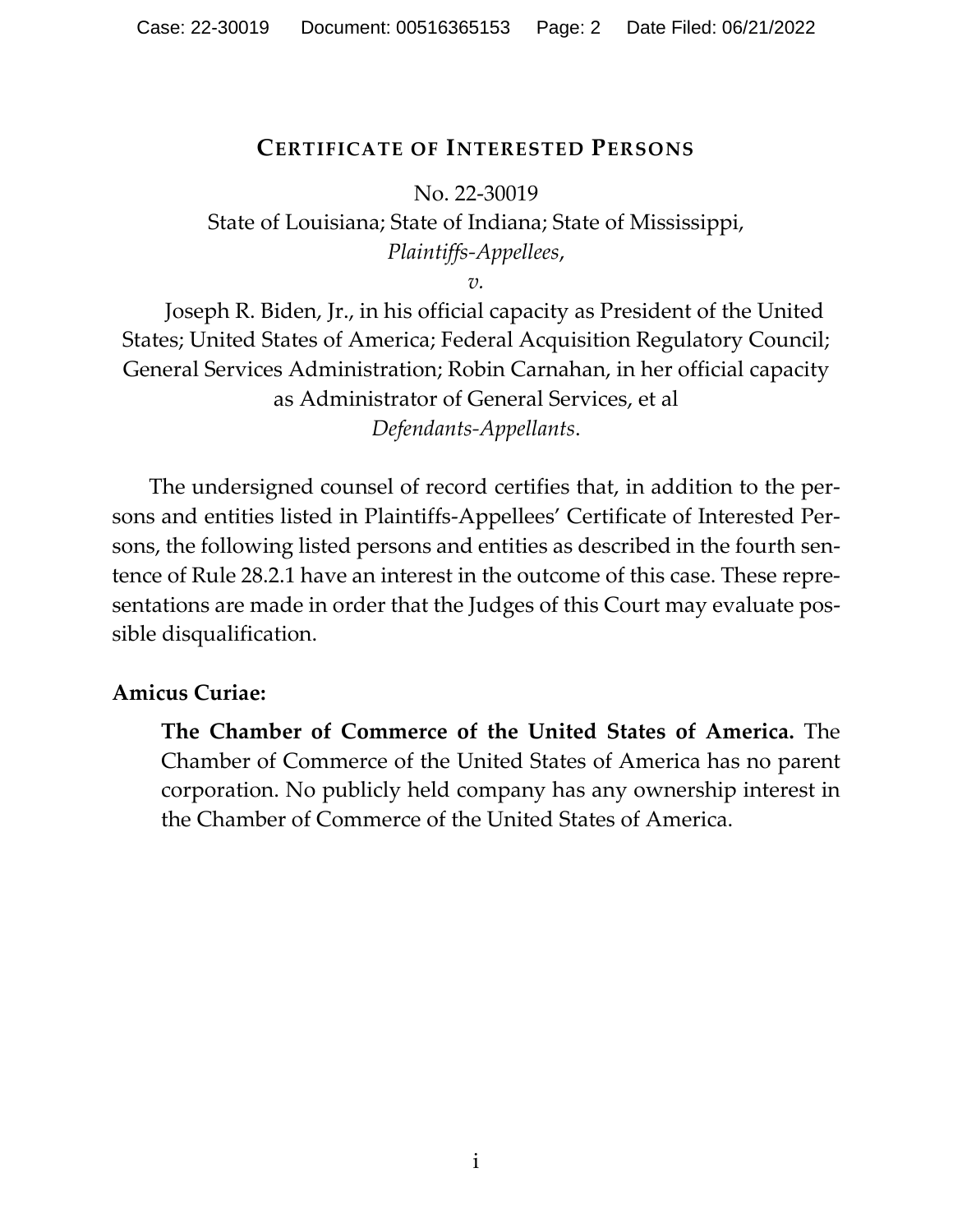**Counsel for Amicus Curiae:** 

**Daryl Joseffer Stephanie A. Maloney**  U.S. Chamber Litigation Center 1615 H St., NW Washington, DC 20036 (202) 420-1074

### */s/ Scott A. Keller*

**Scott A. Keller Matthew H. Frederick**  LEHOTSKY KELLER LLP 919 Congress Ave. Austin, TX 78701 (512) 693-8350 scott@lehotskykeller.com

## **Steven P. Lehotsky Gabriela Gonzalez-Araiza**

LEHOTSKY KELLER LLP 200 Massachusetts Ave., NW Washington, DC 20001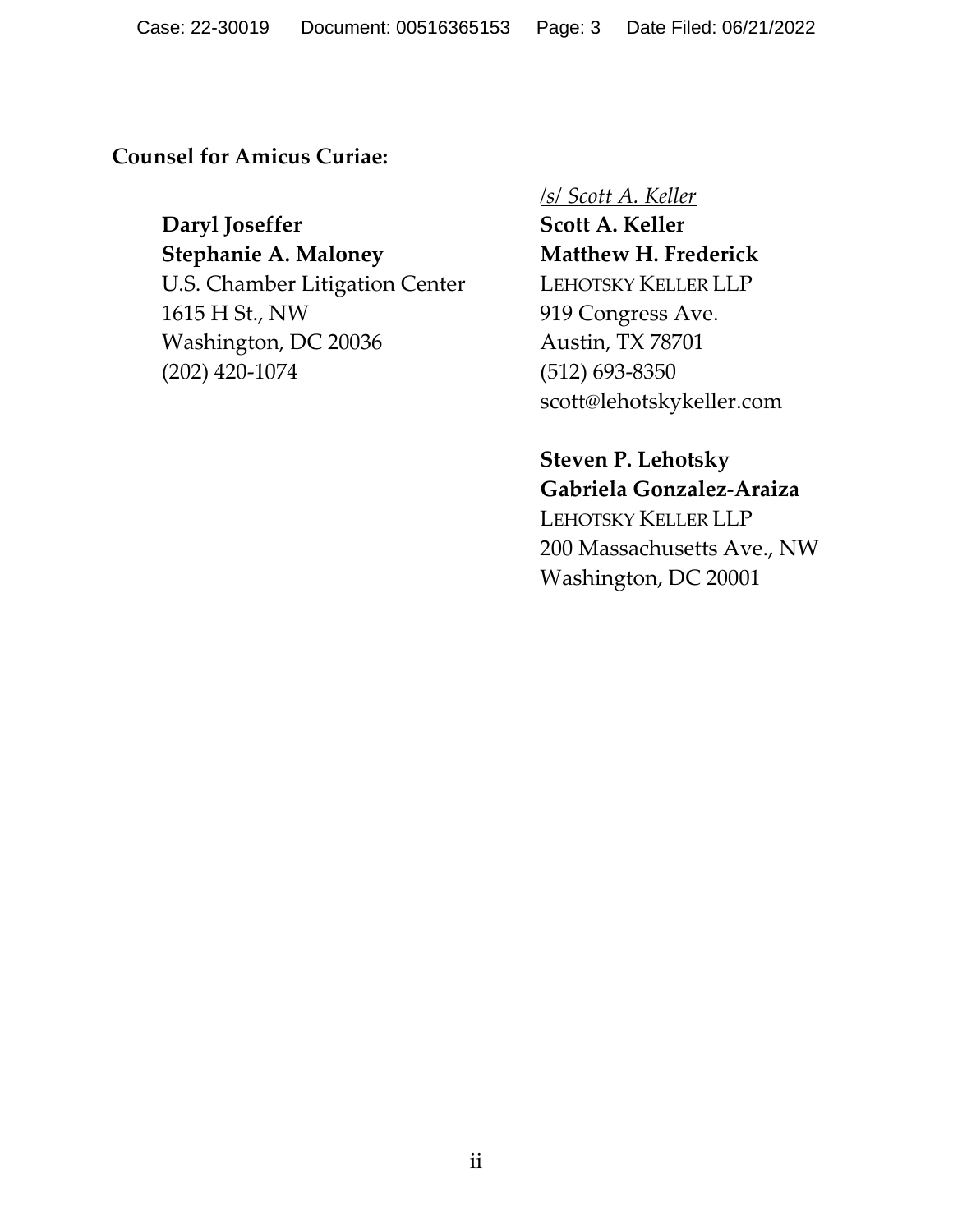# **TABLE OF CONTENTS**

| I. | The Procurement Act's text and context do not support the<br>exercise of authority contained in Executive Order 14,0427 |     |
|----|-------------------------------------------------------------------------------------------------------------------------|-----|
| П. | The contractor mandate is not reasonably related to the<br>Procurement Act's goals of an economic and efficient         |     |
|    | III. The contractor mandate goes beyond previous extensions<br>of presidential authority under the Procurement Act. 14  |     |
|    | IV. The Supreme Court's decision in the OSHA mandate case<br>casts doubts on the Government's assertion of authority    |     |
|    | V. The major questions doctrine also counsels against the<br>Government's position on the Procurement Act19             |     |
|    |                                                                                                                         |     |
|    |                                                                                                                         | .23 |
|    |                                                                                                                         | .23 |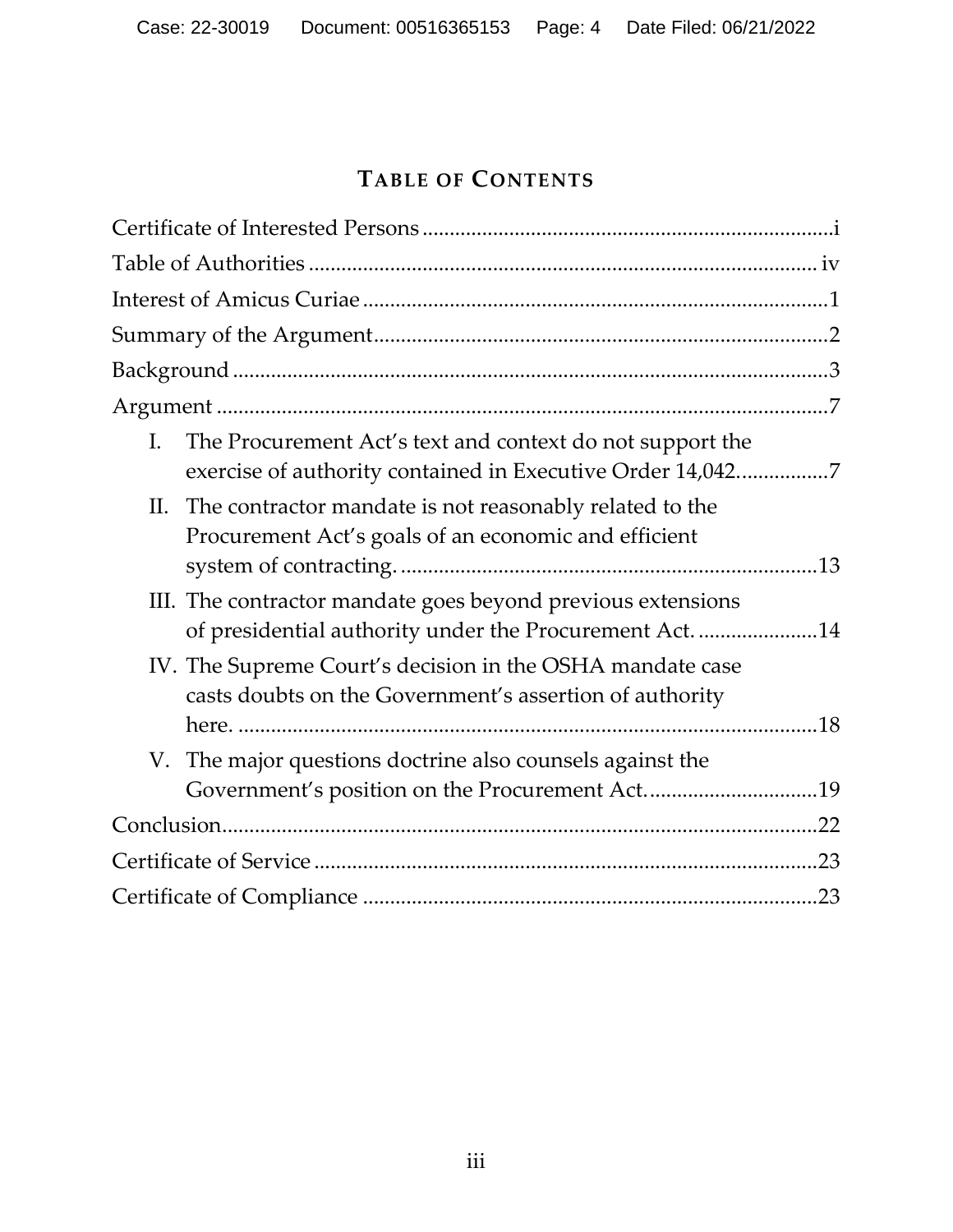# **TABLE OF AUTHORITIES**

<span id="page-4-0"></span>

| Page(s)                                                   |     |
|-----------------------------------------------------------|-----|
| Cases                                                     |     |
| AFL-CIO v. Kahn,                                          |     |
| Ala. Ass'n of Realtors v. Dep't of Health & Human Servs., |     |
| Brnovich v. Biden,                                        |     |
| BST Holdings, LLC v. OSHA,                                |     |
| Chamber of Commerce v. Napolitano,                        |     |
| Chamber of Commerce v. Reich,                             |     |
| Comms. Workers v. Beck,                                   |     |
| FDA v. Brown & Williamson Tobacco Corp.,                  |     |
| Georgia v. Biden,                                         |     |
| Gonzales v. Oregon,                                       | .20 |
| Gundy v. United States,                                   |     |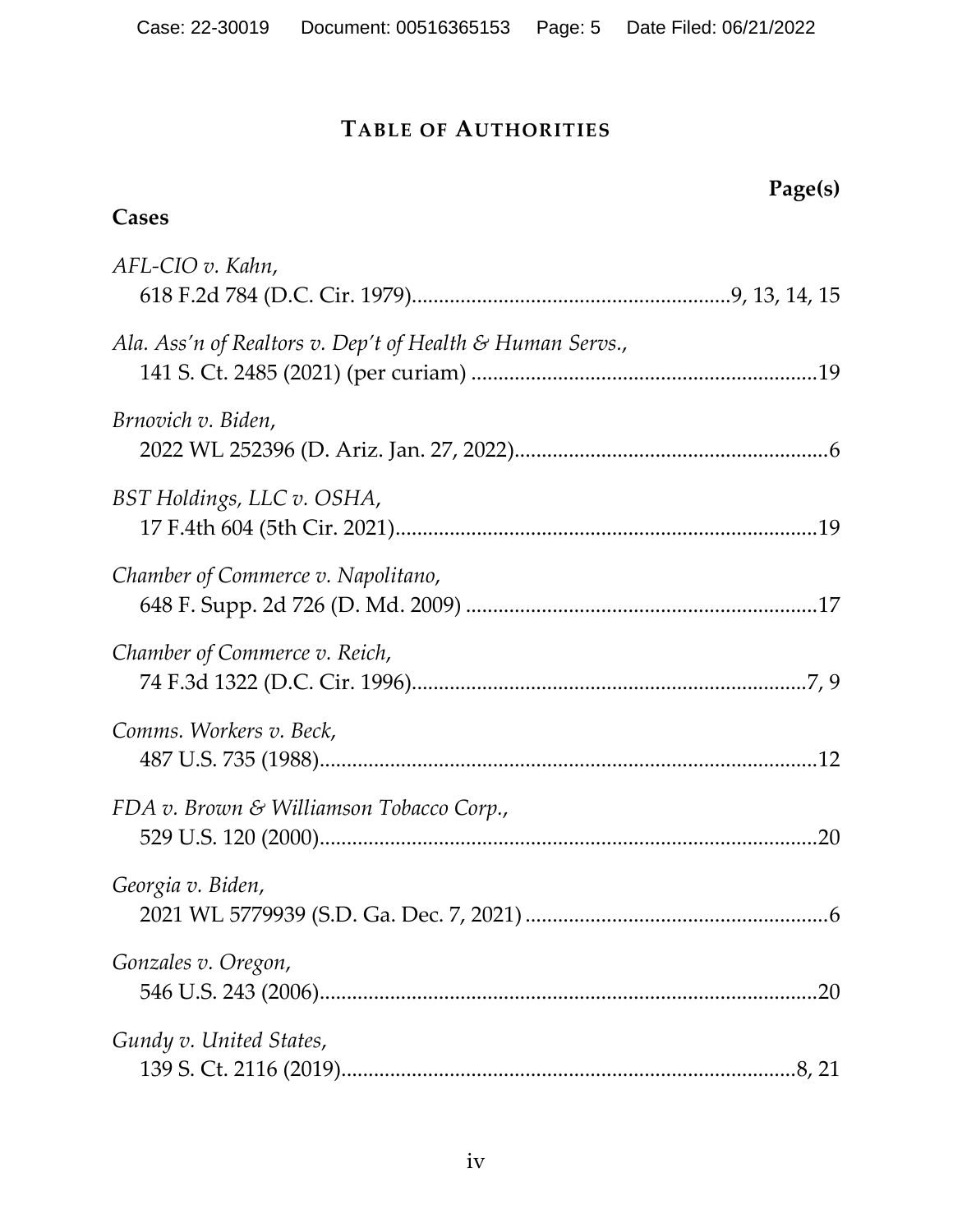| Indus. Union Dep't, AFL-CIO v. Am. Petrol. Inst.,                |
|------------------------------------------------------------------|
| Interstate Commerce Comm'n v. Cincinnati, N. O. & T. P. Ry. Co., |
| Kentucky v. Biden,                                               |
| Kentucky v. Biden,                                               |
| King v. Burwell,                                                 |
| Liberty Mut. Ins. Co. v. Friedman,                               |
| Louisiana v. Biden,                                              |
| MCI Telecomms. Corp. v. Am. Tel. & Telegraph Co.,                |
| Missouri v. Biden,                                               |
| Nat'l Fed'n of Indep. Bus. v. Dept. of Labor, OSHA,              |
| Nat'l Gov't Servs., Inc. v. United States,                       |
| San Diego Bldg. Trades Council v. Garmon,                        |
| State v. Nelson,                                                 |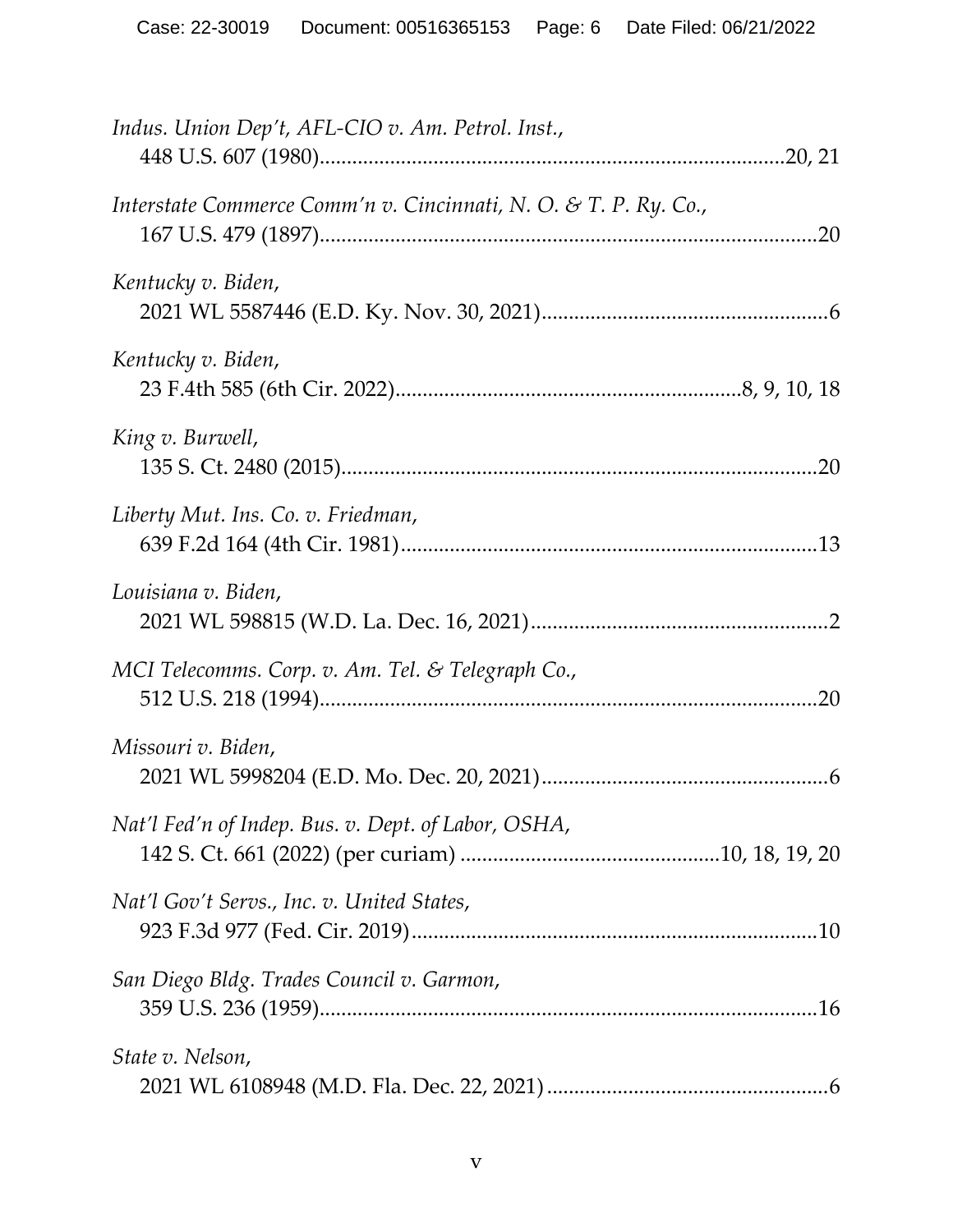| Sturgeon v. Frost,                                                                                                                                                            |
|-------------------------------------------------------------------------------------------------------------------------------------------------------------------------------|
| U.S. Forest Serv. v. Cowpasture River Pres. Ass'n,                                                                                                                            |
| UAW-Labor Employment & Training Corp. v. Chao,                                                                                                                                |
| Util. Air Regulatory Group v. EPA,                                                                                                                                            |
| Wayman v. Southard,                                                                                                                                                           |
| Whitman v. Am. Trucking Ass'ns,                                                                                                                                               |
| <b>Statutes</b>                                                                                                                                                               |
|                                                                                                                                                                               |
|                                                                                                                                                                               |
|                                                                                                                                                                               |
|                                                                                                                                                                               |
| <b>Rules &amp; Regulations</b>                                                                                                                                                |
| Determination of the Acting OMB Director Regarding the<br>Revised Safer Federal Workforce Task Force Guidance for<br>Federal Contractors and the Revised Economy & Efficiency |
| Exec. Order No. 12,800, Notification of Employee Rights                                                                                                                       |

| Concerning Payment of Union Dues or Fees, 57 Fed. Reg. |  |
|--------------------------------------------------------|--|
|                                                        |  |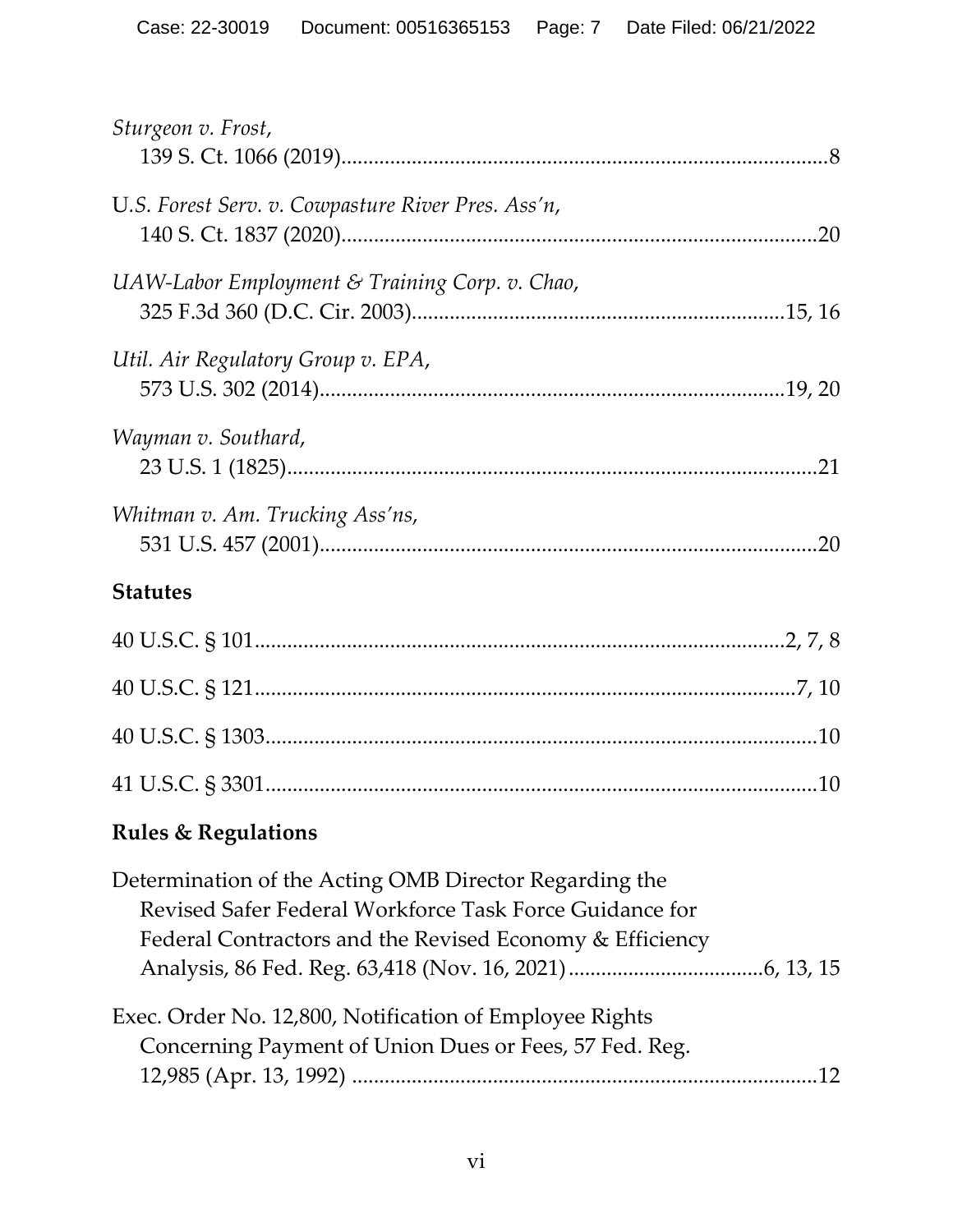| Exec. Order No. 12,836, Revocation of Certain Executive Orders  |
|-----------------------------------------------------------------|
| Concerning Federal Contracting, 58 Fed. Reg. 7,045 (Feb. 1,     |
|                                                                 |
| Exec. Order. No. 13,201, Notification of Employee Rights        |
| Concerning Payment of Union Dues or Fees, 66 Fed. Reg.          |
|                                                                 |
|                                                                 |
| Exec. Order No. 13,496, Notification of Employee Rights Under   |
| Federal Labor Laws, 74 Fed. Reg. 6,107 (Jan. 30, 2009) 12       |
| Exec. Order No. 14,042, Ensuring Adequate COVID Protocals       |
| for Federal Contractors, 86 Fed. Reg. 50,985 (Sept. 9, 2021) 4  |
| Increasing the Minimum Wage for Federal Contractors, 86 Fed.    |
|                                                                 |
|                                                                 |
| Office of Management and Budget, Notice: Determination of       |
| the Promotion of Economy and Efficiency in Federal              |
| Contracting Pursuant to Executive Order No. 14,042, 86 Fed.     |
|                                                                 |
| Request for Information and Comment on Digital Assets and       |
| Related Technologies, 86 Fed. Reg. 53,692 (Sept. 28, 2021)13    |
|                                                                 |
| <b>Other Authorities</b>                                        |
| Complaint of Arizona, Idaho, Indiana, Nebraska, and South       |
| Carolina, Arizona v. Walsh, No. 2:22-cv-00213-SPL (D. Ariz.     |
|                                                                 |
| Complaint of Texas, Louisiana, and Mississippi, Texas v. Biden, |
| No. 6:22-cv-00004 (S.D. Tex. Feb. 10, 2022), ECF No. 1 11       |
|                                                                 |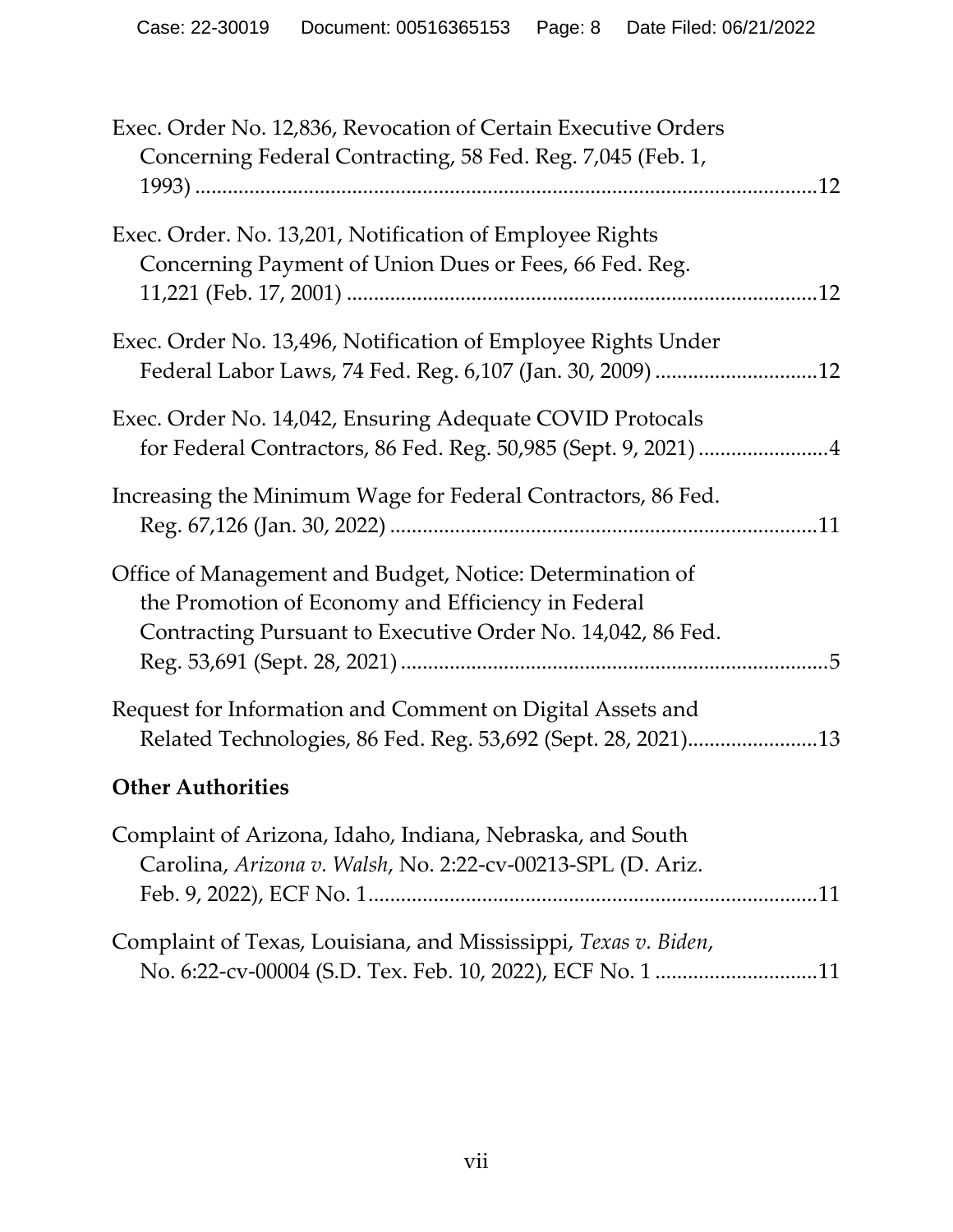| Memorandum from Lesley A. Field et al., (Sept. 30, 2021),      |
|----------------------------------------------------------------|
| https://www.whitehouse.gov/wp-                                 |
| content/uploads/2021/09/FAR-Council-Guidance-on-               |
| Agency-Issuance-of-Deviations-to-Implement-EO-14042.pdf5       |
| Safer Federal Workforce Task Force, COVID-19 Workplace Safety: |
| Guidance for Federal Contractors and Subcontractors (Sept. 24, |

2021), https://bit.ly/3Bw7vpW ........................................................[......](#page-13-2) [5, 1](#page-19-3)[1, 21](#page-29-3)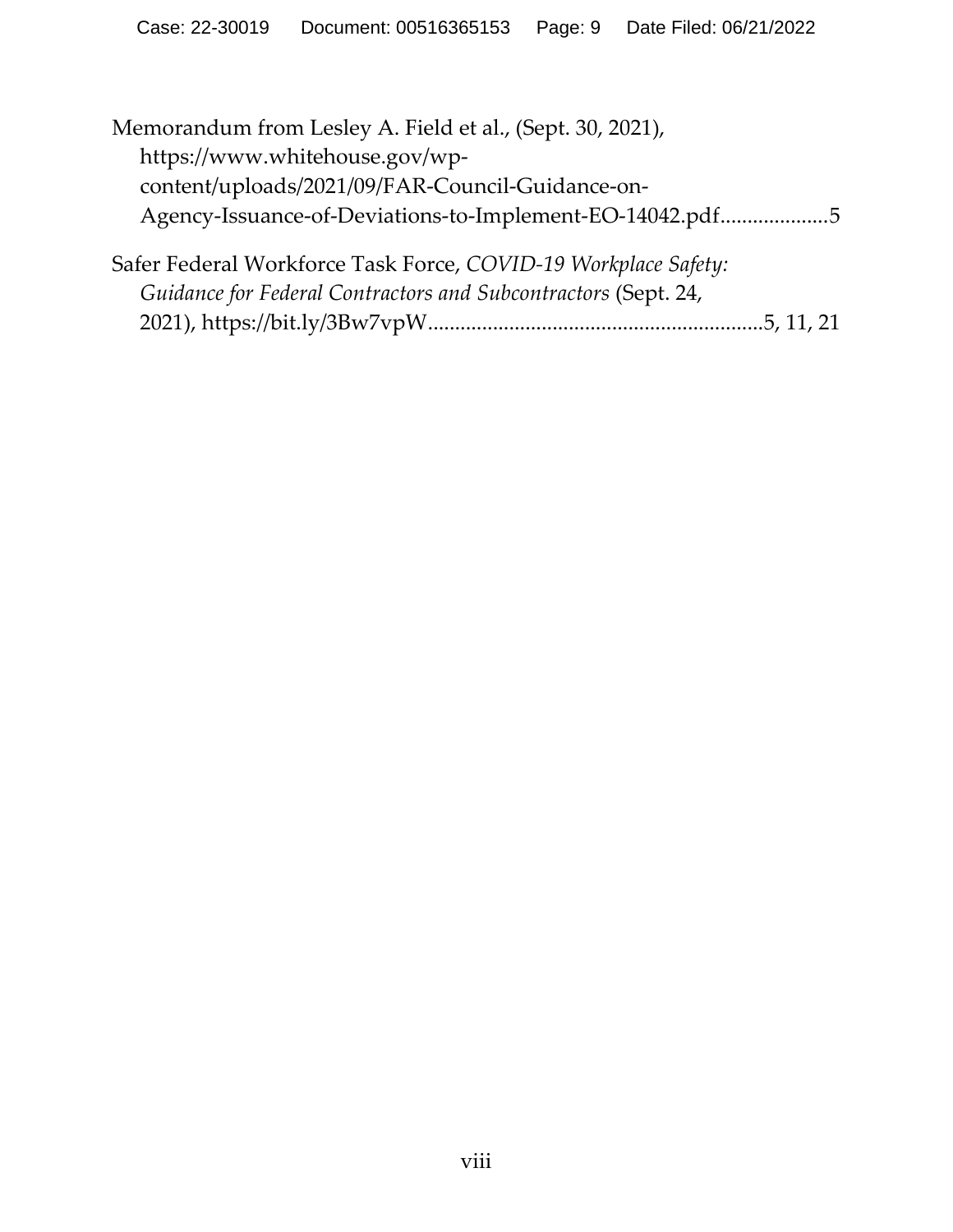### **INTEREST OF AMICUS CURIAE**

<span id="page-9-0"></span> The Chamber of Commerce of the United States of America (the "Cham-ber") is the world's largest business federation.<sup>[1](#page-9-1)</sup> It represents approximately 300,000 direct members and indirectly represents the interests of more than 3 million companies and professional organizations of every size, in every industry sector, and from every region of the country. An important function of the Chamber is to represent the interests of its members in matters before Congress, the Executive Branch, and the courts. To that end, the Chamber regularly files amicus curiae briefs in cases, like this one, that raise issues of concern to the nation's business community.

 The Chamber and its members have contributed significantly to fighting COVID-19. Member businesses have undertaken efforts to make COVID-19 vaccines available and encouraged employees to protect themselves against this pandemic. The Chamber and its members represent an array of interests and industries and understand all too well the impact of COVID-19 on workers and on the economy. The Chamber's interest here is not in disputing vaccine efficacy—indeed, many members have distributed, incentivized,

<span id="page-9-1"></span><sup>1</sup> No counsel for any party authored this brief in whole or in part, and no entity or person, aside from amicus curiae, its members, or its counsel, made any monetary contribution intended to fund the preparation or submission of this brief. *See* Fed. R. App. P. 29(a)(4)(E). Counsel for Appellants and Appellees do not oppose the filing of this amicus brief. *See* Fed. R. App. P.  $29(a)(2)$ .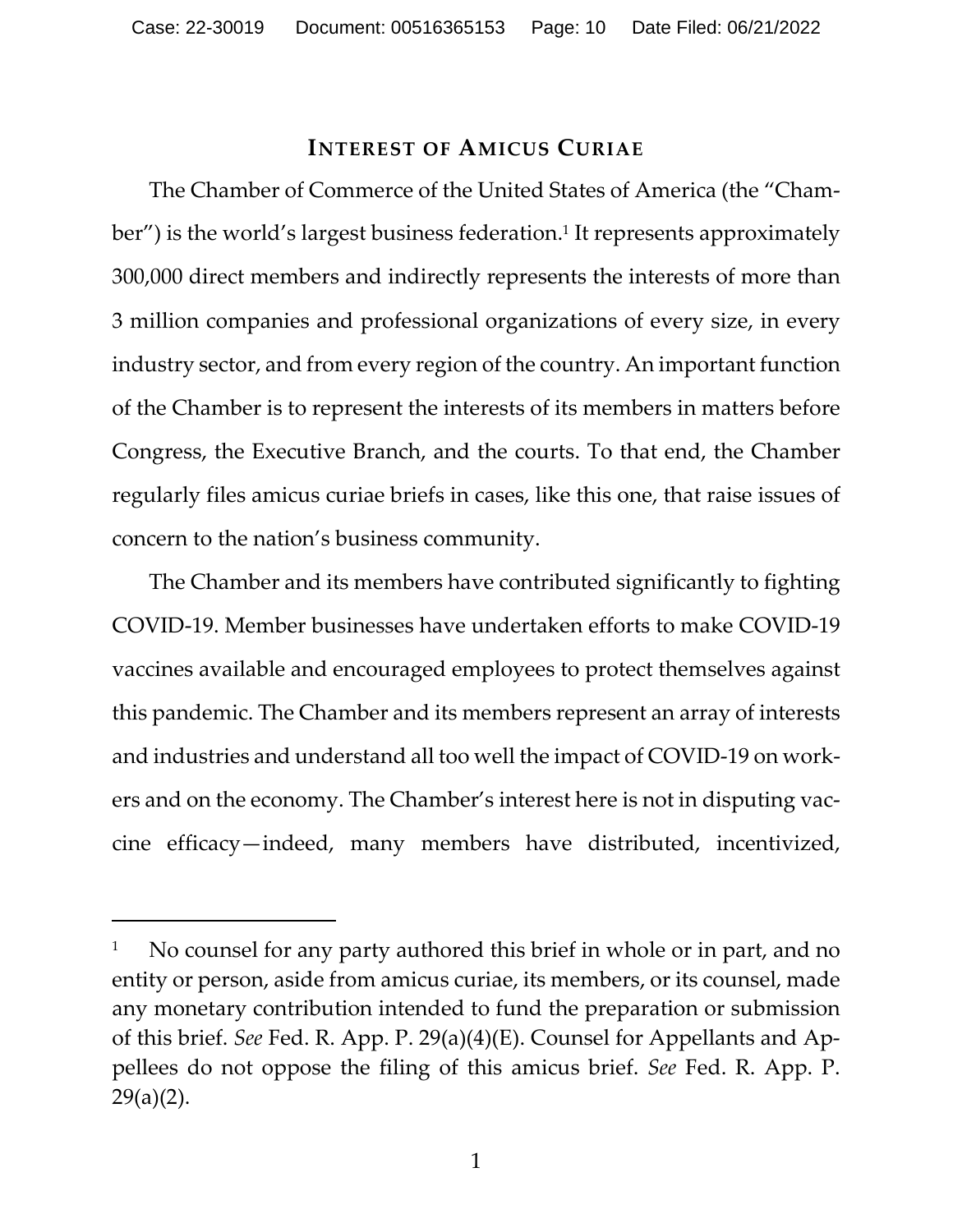<span id="page-10-2"></span>encouraged, and in some cases mandated the vaccine. Rather, the Chamber's interest concerns the scope of the Federal Property and Administrative Services Act ("Procurement Act"), 40 U.S.C. § 101 *et seq*., which has broad ramifications for federal contracting and businesses across many sectors that contract with the federal government.

<span id="page-10-1"></span>The district court's preliminary injunction correctly recognizes the limited scope of the Procurement Act. *Louisiana v. Biden*, 2021 WL 598815, \*7-8 (W.D. La. Dec. 16, 2021). Executive Order 14,042 and its accompanying mandate that federal contractors be vaccinated against COVID-19 exceed the authority granted to the Executive Branch under the Procurement Act. The Chamber and its members have a substantial interest in ensuring that the Executive Branch remains within the bounds of congressional authorization when regulating pursuant to the Procurement Act.

### **SUMMARY OF THE ARGUMENT**

<span id="page-10-0"></span>Since the passage of the Procurement Act in 1949, the President has enjoyed a considerable degree of deference over decisions to improve the "economy and efficiency" of federal contracting. But the contractor mandate moves far beyond previous Procurement Act cases and now ventures into regulating healthcare for approximately one-fifth of the U.S. workforce. In the contractor mandate, generous interpretations of the President's authority under the Act have reached their breaking point. There is not a sufficient nexus between the contractor mandate and improvement of economy and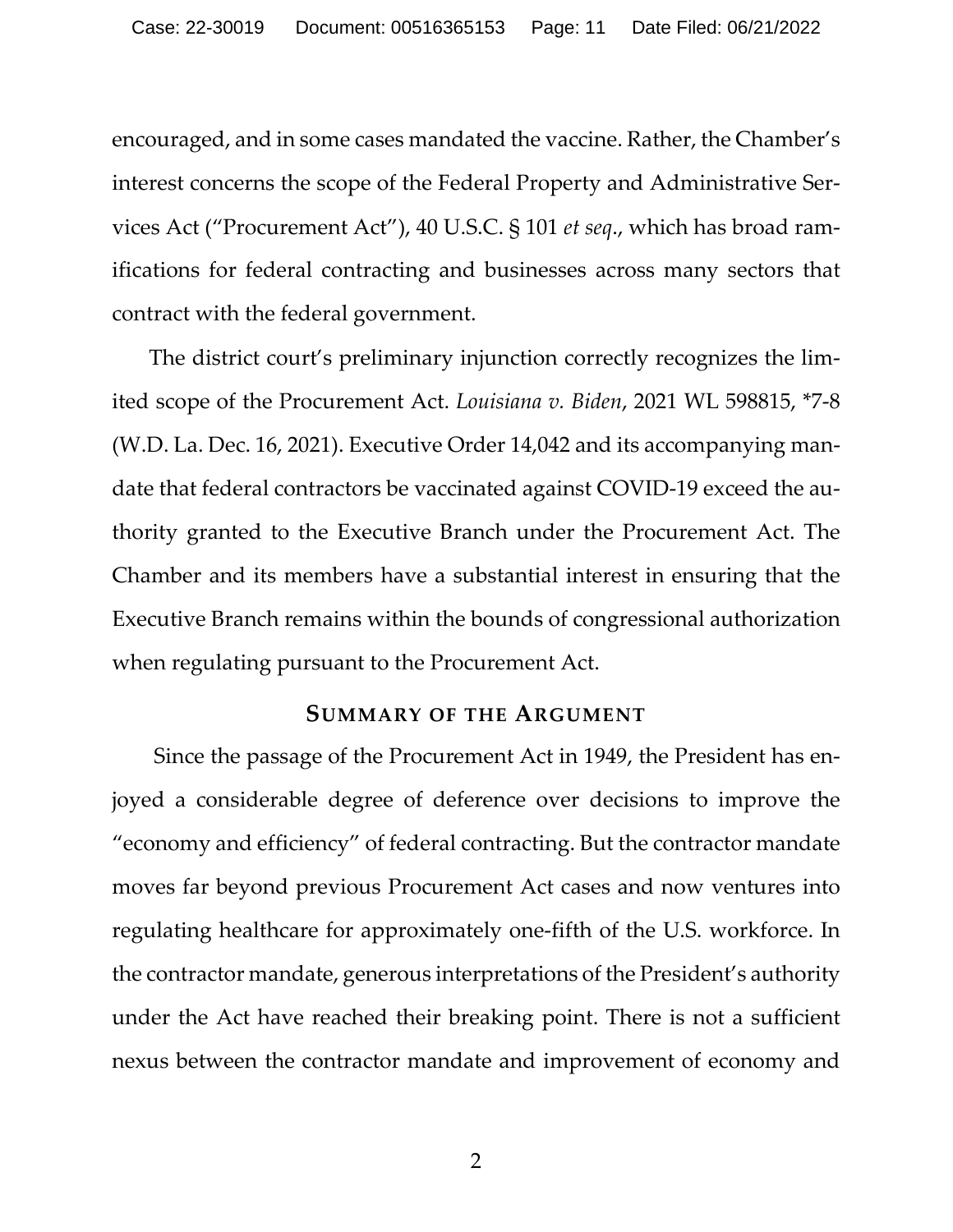efficiency in federal contracting. The district court's preliminary injunction should be affirmed for multiple reasons.

First, the text of the Procurement Act does not support the exercise of authority contained in Executive Order 14,042. Second, the contractor mandate is not reasonably related to the Procurement Act's goals of an economic and efficient system for procurement. The connection between the mandate and economy and efficiency is not a sufficient nexus to justify the regulation. Third, the contractor mandate goes beyond even previous extensions of presidential authority under the Procurement Act. Previous cases have read the President's authority broadly, but even those cases could demonstrate a more direct link between the order at issue and efficient operations related to procurement. Fourth, the Supreme Court's decision in the OSHA vaccine mandate case casts further doubt on the contractor mandate. And fifth, the major questions doctrine also counsels against the Government's position on the Procurement Act.

#### **BACKGROUND**

<span id="page-11-0"></span> Through an executive order and related guidance, the President directed that all federal contracts and subcontracts must include a clause requiring contractors to comply with three COVID-related protocols. These include a mandate that all employees working on a federal contract—or working at a facility where work on a federal contract is performed—be fully vaccinated against COVID-19 by a certain date.

3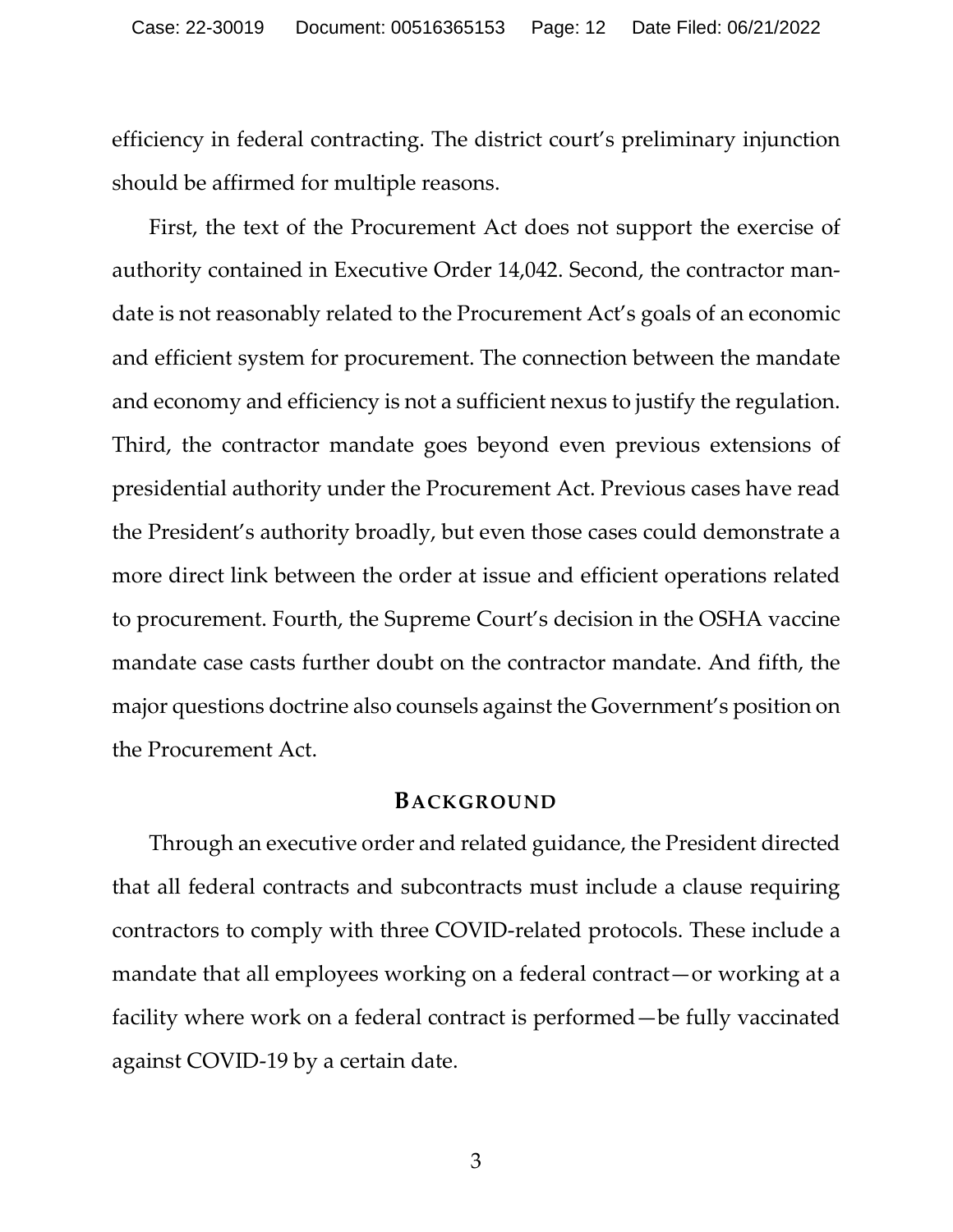On September 9, 2021, the President issued Executive Order 14,042, Ensuring Adequate COVID Safety Protocols for Federal Contractors, 86 Fed. Reg. 50,985 (Sept. 9, 2021). The President's Executive Order directs federal agencies to include a clause in all federal contracts requiring compliance with guidance to be issued by the Safer Federal Workforce Task Force. *Id.* § 2(a). The Order specified that the clause "shall apply to any workplace locations (as specified by the Task Force Guidance) in which an individual is working on or in connection with a Federal Government contract or contract-like instrument." *Id.* The Order directs the Director of the Office of Management and Budget to approve the Task Force's Guidance before it issues and determine whether the Guidance "will promote economy and efficiency in Federal Contracting if adhered to by Government contractors and subcontractors." *Id.* § 2(c). The Order directs the Federal Acquisition Regulatory Council to amend its regulations to include the Task Force's Guidance in federal contracts. And following OMB approval and issuance of the Guidance, the Order states that "contractors and subcontractors working on or in connection with a Federal Government contract or contract-like instrument . . . shall adhere to the requirements of the newly published Guidance, in accordance with" the mandatory contractual clause described in section 2(a). *Id.* 

 On September 24, 2021, the Safer Federal Workforce Task Force issued the Guidance contemplated by the Executive Order. The most significant feature of the Guidance is the vaccine mandate, which provides: "Covered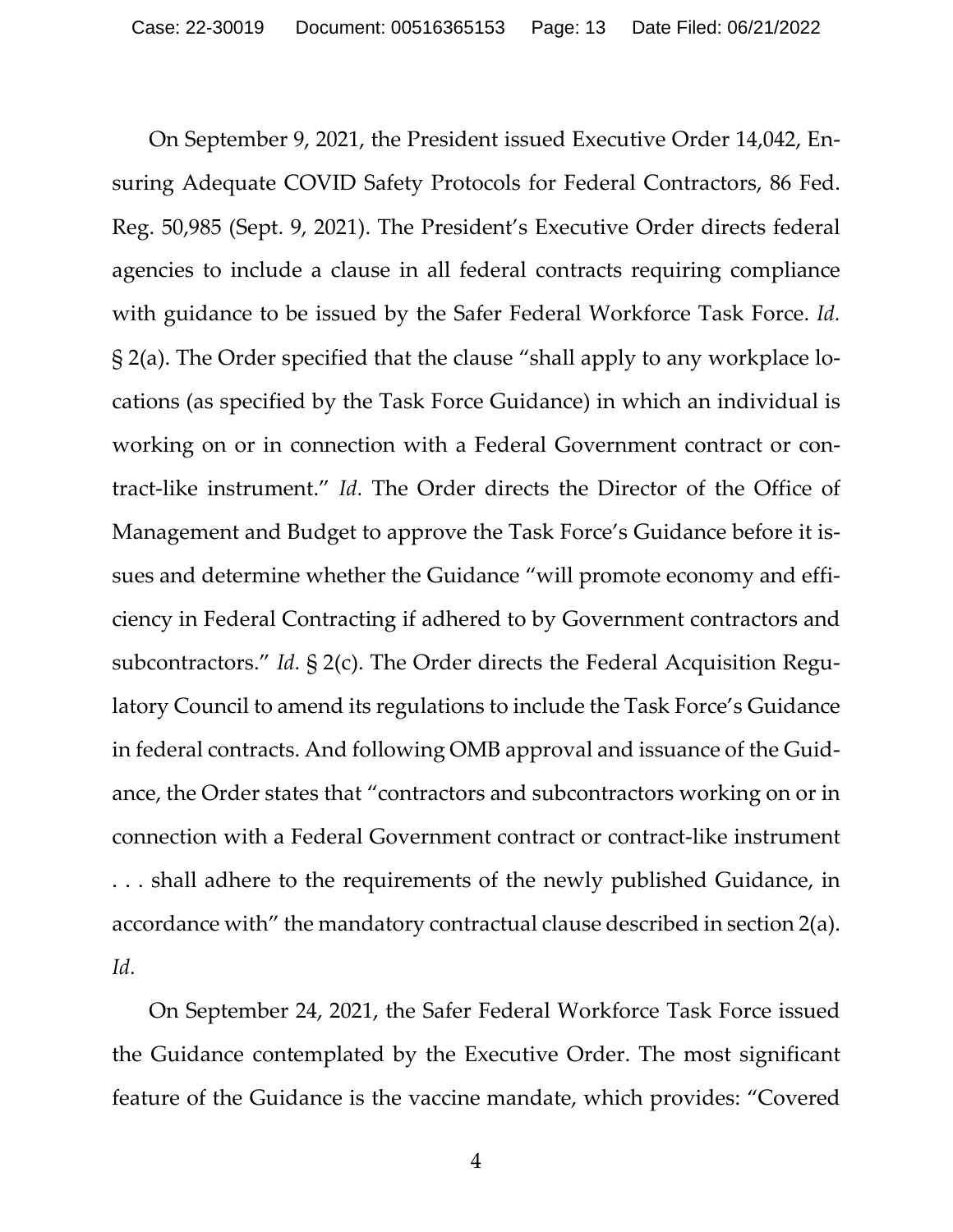<span id="page-13-2"></span>contractors must ensure that all covered contractor employees are fully vaccinated for COVID-19, unless the employee is legally entitled to an accommodation." Safer Federal Workforce Task Force, *COVID-19 Workplace Safety: Guidance for Federal Contractors and Subcontractors* ("Guidance") at 5 (Sept. 24, 2021), https://bit.ly/3Bw7vpW. The Guidance applies to all areas of a covered workplace, even if performance of the federal contract occurs only in part of the workplace (with a limited exception), and the Guidance also states that the vaccine mandate applies to "[a]n individual working on a covered contract from their residence." *Id.* at 10-11.

 On September 28, 2021, the Director of the Office of Management and Budget made the determination required by the Executive Order. The Director's determination stated that "compliance by Federal contractors and subcontractors with the COVID-19-workplace safety protocols detailed in that guidance will improve economy and efficiency by reducing absenteeism and decreasing labor costs for contractors and subcontractors working on or in connection with a Federal Government contract." Office of Management and Budget, Notice: Determination of the Promotion of Economy and Efficiency in Federal Contracting Pursuant to Executive Order No. 14,042, 86 Fed. Reg. 53,691, 53,692 (Sept. 28, 2021).

<span id="page-13-1"></span> The FAR Council then initiated rulemaking and issued interim guidance. Memorandum from Lesley A. Field et al., 1-2 (Sept. 30, 2021), https://www.whitehouse.gov/wp-content/uploads/2021/09/FAR-Council-Guidance-on-Agency-Issuance-of-Deviations-to-Implement-EO-14042.pdf

<span id="page-13-0"></span>5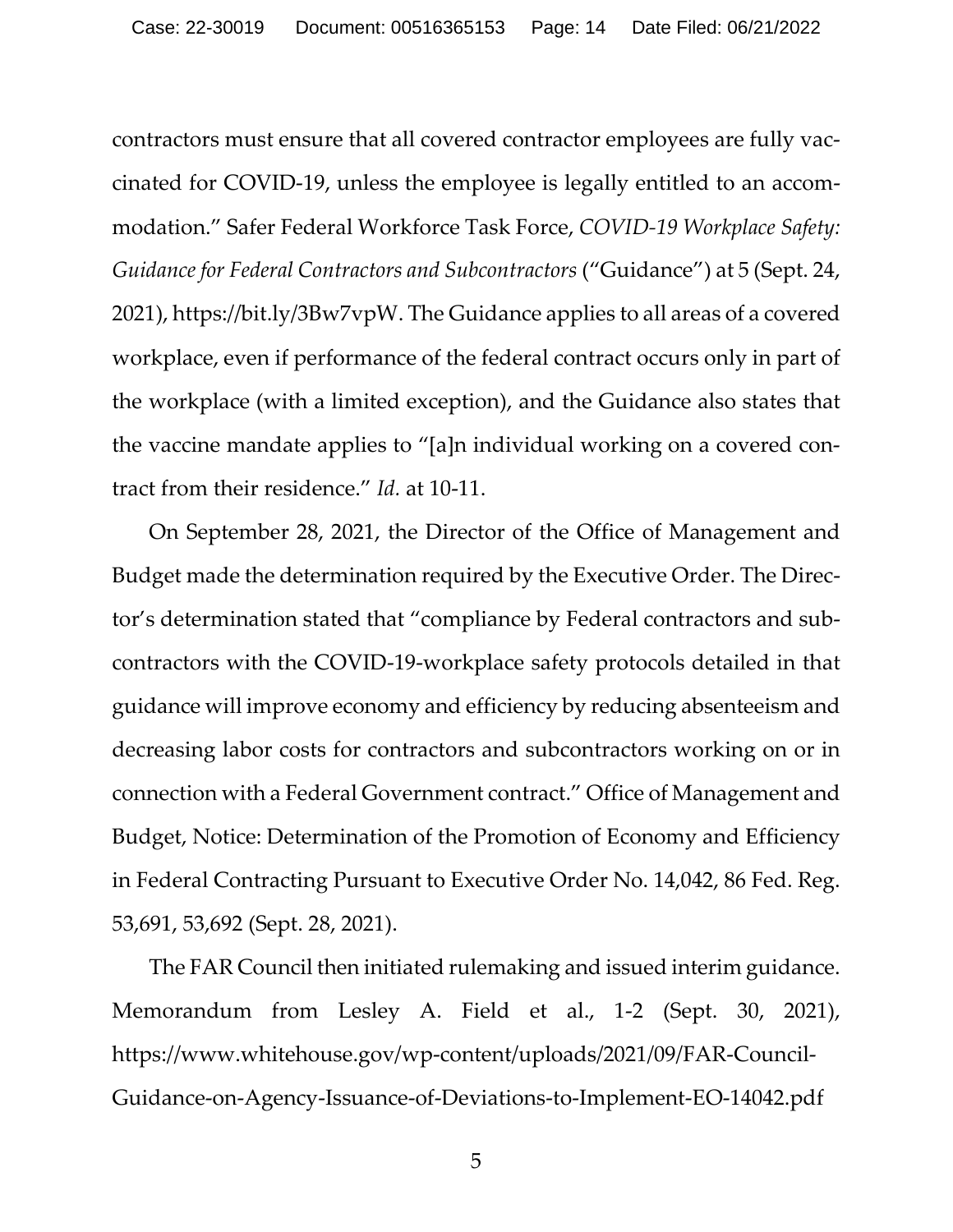<span id="page-14-5"></span>("FAR Memorandum"). Finally, in November, the Task Force issued revised contractor guidance and the OMB Director issued a revised determination. Determination of the Acting OMB Director Regarding the Revised Safer Federal Workforce Task Force Guidance for Federal Contractors and the Revised Economy & Efficiency Analysis, 86 Fed. Reg. 63,418 (Nov. 16, 2021). The revised Guidance set the deadline for compliance with the vaccination mandate to January 18, 2022. 86 Fed. Reg. at 63,420.

<span id="page-14-4"></span><span id="page-14-3"></span><span id="page-14-0"></span> Numerous challenges to the mandate ensued. These focused on the President's Order, the Task Force's guidance, and the Director's approval, all of which rely on the President's authority over government procurement and contracting. *See, e.g.*, *Brnovich v. Biden*, 2022 WL 252396 (D. Ariz. Jan. 27, 2022); *State v. Nelson*, 2021 WL 6108948 (M.D. Fla. Dec. 22, 2021); *Missouri v. Biden*, 2021 WL 5998204 (E.D. Mo. Dec. 20, 2021); *Georgia v. Biden*, 2021 WL 5779939 (S.D. Ga. Dec. 7, 2021); *Kentucky v. Biden,* 2021 WL 5587446, \*6-\*10 (E.D. Ky. Nov. 30, 2021).

<span id="page-14-2"></span><span id="page-14-1"></span>One of those challenges was the case below. Louisiana, Indiana, and Mississippi sued challenging the mandate on November 4, 2021. After the hearing on the motion for a preliminary injunction, the Government requested a stay. And on December 16, 2021, the district court denied the Government's motion to stay and granted plaintiffs' motion for a preliminary injunction. The Government then filed this appeal.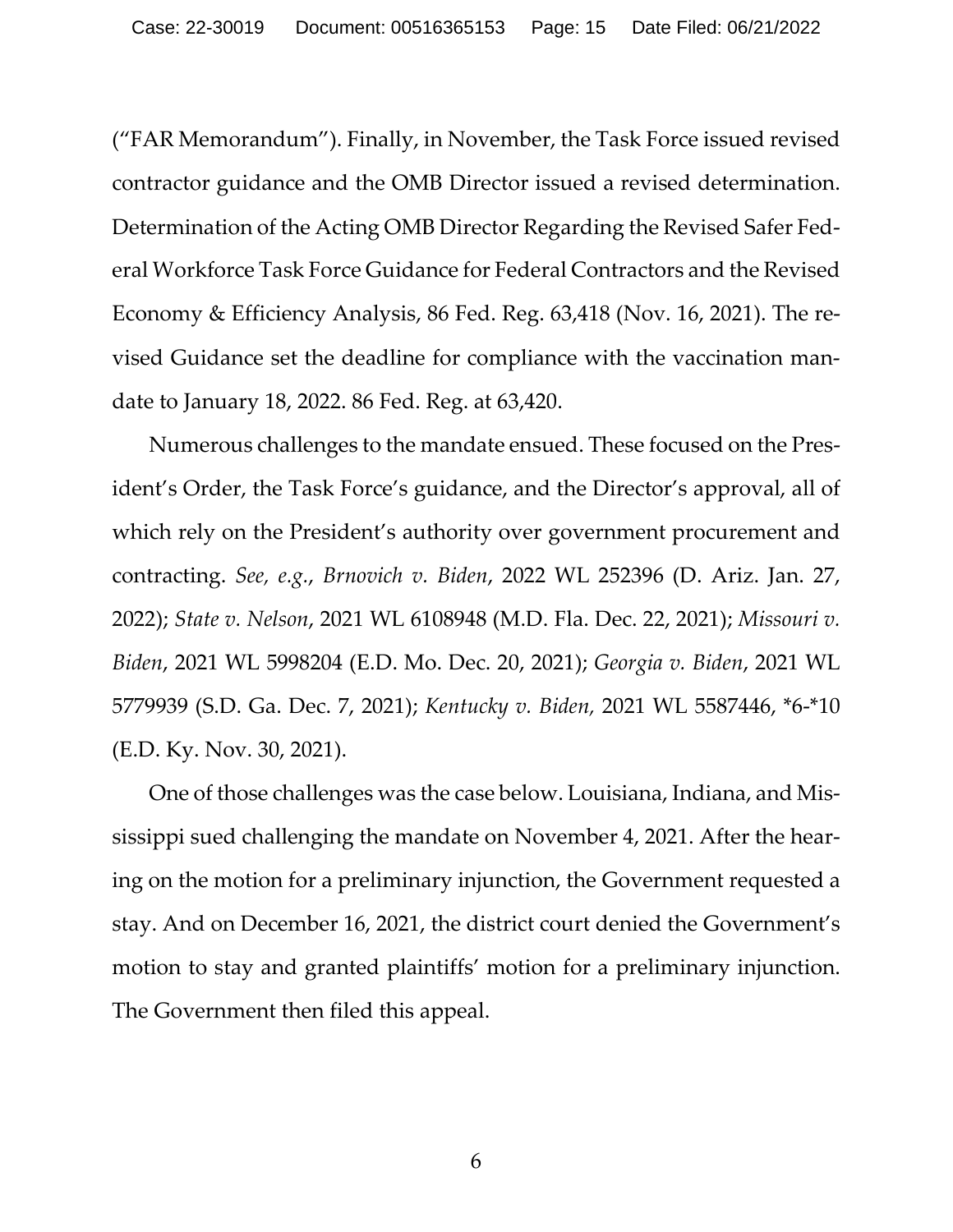### **ARGUMENT**

# <span id="page-15-1"></span><span id="page-15-0"></span>**I. The Procurement Act's text and context do not support the exercise of authority contained in Executive Order 14,042.**

 The government's authority to purchase is not a power to regulate. The text of the Procurement Act does not support the far-reaching measures contained in Executive Order 14,042. The Government points to two Procurement Act provisions in attempting to justify the contractor mandate. Gov't Br. 17-18. The first, 40 U.S.C. § 101, is the prefatory language of the Act. It reads, in relevant part:

> <span id="page-15-3"></span>The purpose of this subtitle is to provide the Federal Government with an economical and efficient system for the following activities:

- (1) Procuring and supplying property and nonpersonal services, and performing related functions including contracting . . . .
- (2) Using available property.
- (3) Disposing of surplus property.
- <span id="page-15-4"></span>(4) Records management.

<span id="page-15-2"></span>The second provision, 40 U.S.C. § 121(a), provides that the "President may prescribe policies and directives that the President considers necessary to carry out this subtitle. The policies must be consistent with this subtitle." *Accord Chamber of Commerce v. Reich*, 74 F.3d 1322, 1330-31 (D.C. Cir. 1996) ("The procurement power must be exercised consistently with the structure and purposes of the statute that delegates that power.").

 As the Sixth Circuit explained when addressing the contractor mandate, the Act's statement of purpose is just that, a statement of purpose, not a grant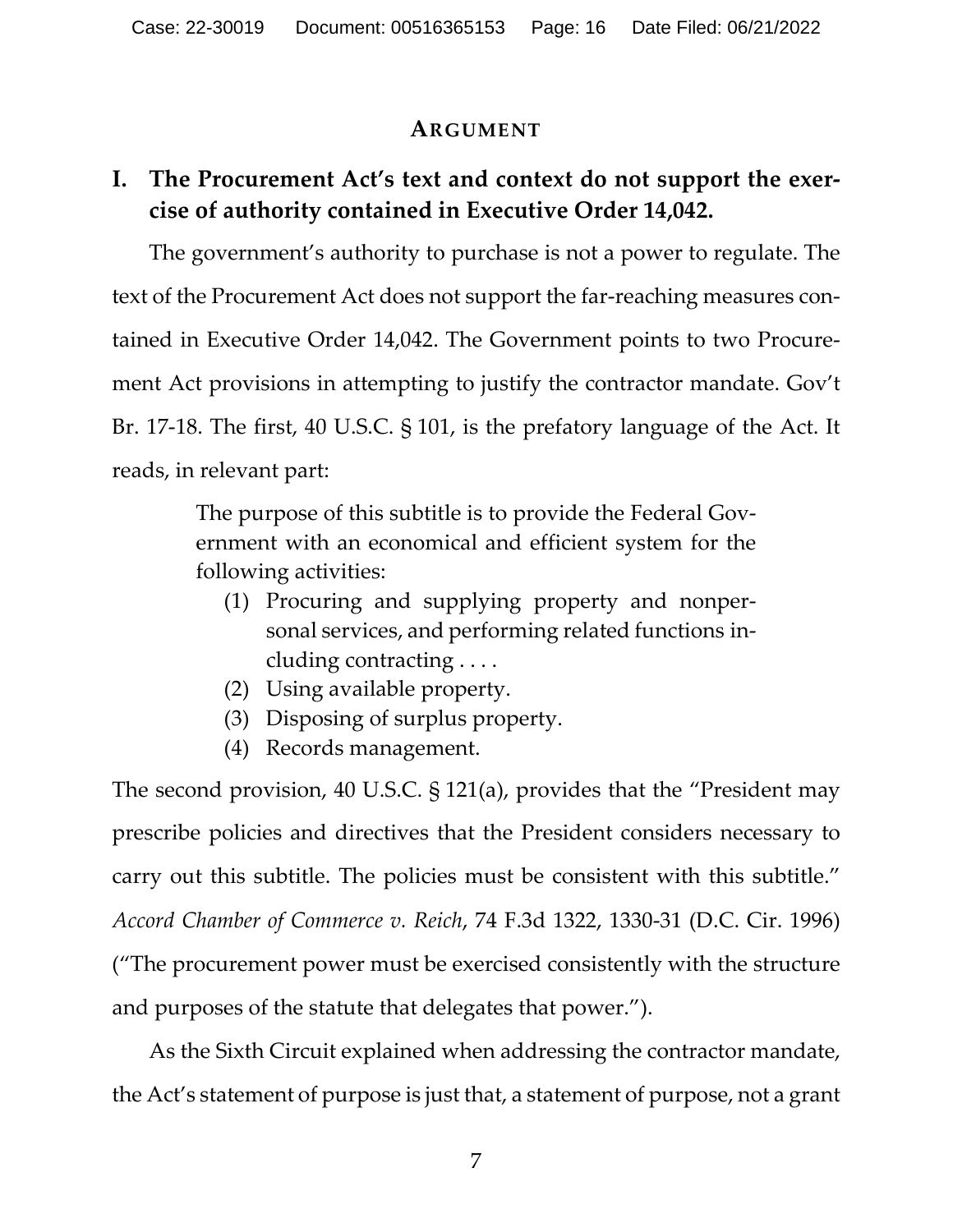<span id="page-16-2"></span><span id="page-16-1"></span><span id="page-16-0"></span>of authority. *Kentucky v. Biden*, 23 F.4th 585, 604 (6th Cir. 2022); *see also Sturgeon v. Frost*, 139 S. Ct. 1066, 1086 (2019) ("statements of purpose . . . by their nature cannot override a statute's operative language" (cleaned up; citation omitted)); *Gundy v. United States*, 139 S. Ct. 2116, 2027 (2019) (plurality op.) (a declaration of purpose is "an appropriate guide to the meaning of the statute's operative provisions" (cleaned up; citation omitted)). And while the statement of purpose "guides . . . the meaning of the statute's operative provisions," it does not confer powers. *Gundy*, 139 S. Ct. at 2127 (plurality op.) (cleaned up; internal quotation marks omitted). In this case, the statute's reference to economy and efficiency provides context for the scope of the President's authority, but it does not affirmatively grant authority on every question that touches economy and efficiency.

<span id="page-16-3"></span> Moreover, the Government's interpretation stitches these provisions together but reads out key language. The Government has taken these provisions together to mean that the Procurement Act authorizes essentially anything that the President "considers necessary" to make anything about federal contracting more "economical and efficient." Gov't Br. 17-26. But that is not what the text says. A more natural reading conveys that the Act "permits [the President] to employ an 'economical and efficient *system*' to '*procur*[*e*]' those nonpersonal services." *Kentucky v. Biden*, 23 F.4th at 604 (emphasis and second alteration in original). Stated differently, the Act grants the President authority over the federal government's *mechanisms* for achieving goals such as "procuring and supplying property and nonpersonal services," 40 U.S.C.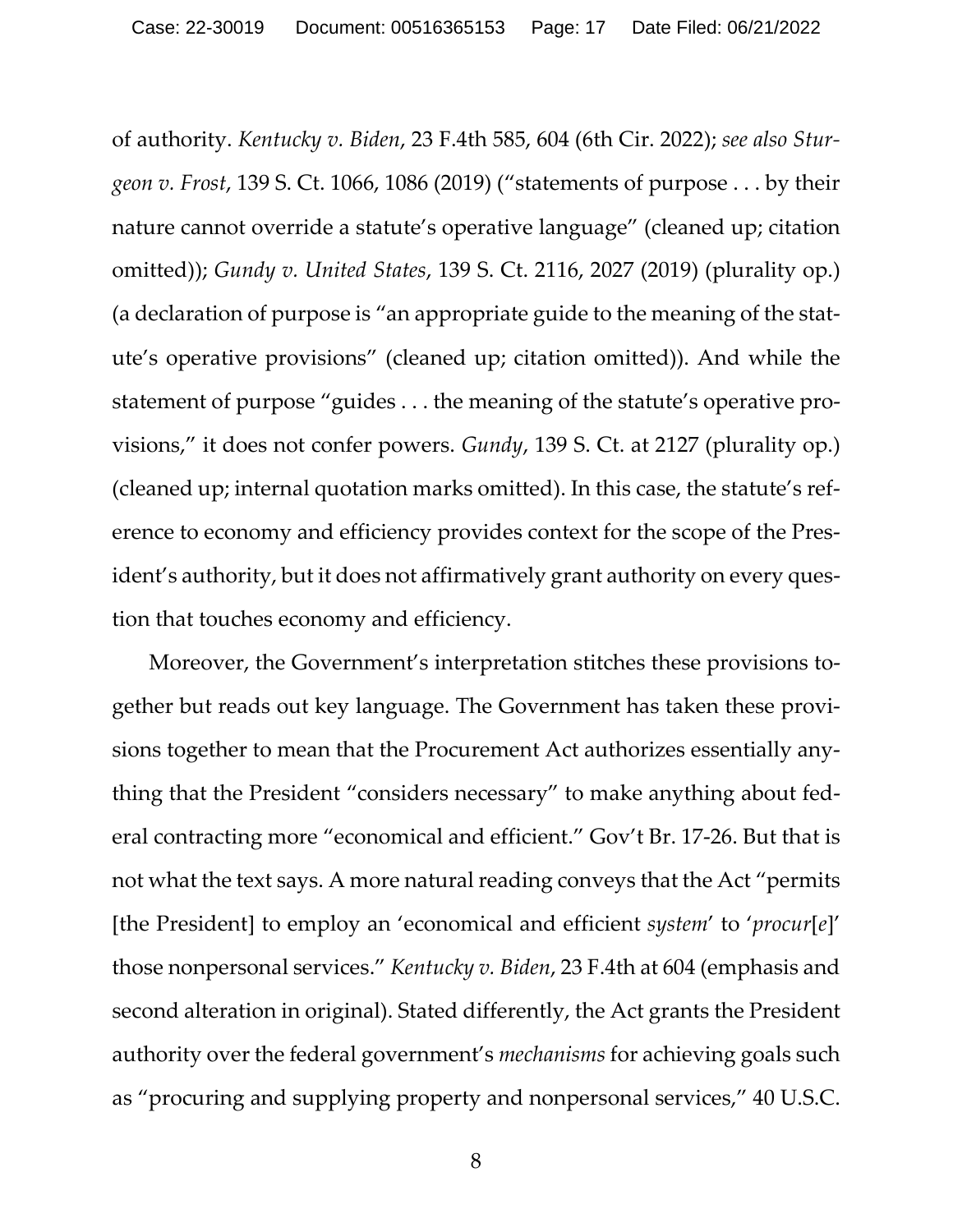§ 101(1)—but not over every constituent part of those mechanisms, and not over the healthcare polices for the individuals that comprise those nonpersonal services.

<span id="page-17-2"></span><span id="page-17-1"></span><span id="page-17-0"></span> This more natural reading of the Act is confirmed by the context in which it came about. The Procurement Act was intended to "streamline[] and modernize[]" the federal government's "method of doing business." *AFL-CIO v. Kahn*, 618 F.2d 784, 787 (D.C. Cir. 1979). Congress intended to create "an efficient, businesslike system of property management." *Chamber of Commerce*, 74 F.3d at 1333 (internal quotation marks omitted). And the Act "was designed to centralize Government property management and to introduce into the public procurement process the same flexibility that characterizes such transactions in the private sector." *Kahn*, 618 F.2d at 787. As the Sixth Circuit explained, "the fear . . . was not that personnel executing duties under nonpersonal-services contracts were *themselves* performing in an uneconomical and inefficient manner, but instead that the manner in which federal agencies were entering into contracts to produce goods and services was not economical and efficient." *Kentucky v. Biden*, 23 F.4th at 606 (emphasis in original). The Procurement Act was intended to centralize the federal government's procurement responsibility, not grant the Executive Branch a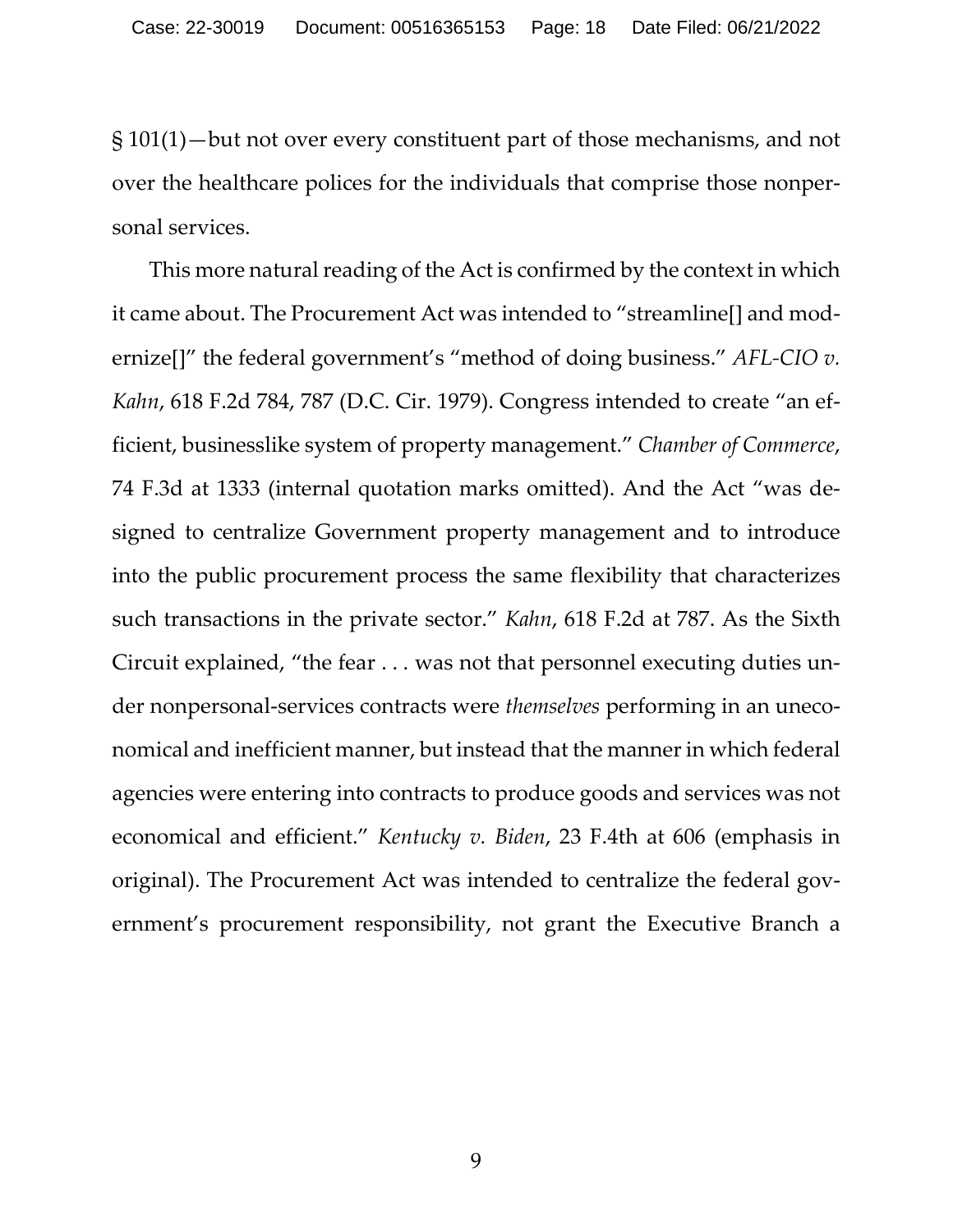<span id="page-18-0"></span>"latent well" of regulatory authority over every individual employed by federal contractors and subcontractors. *Id*. [2](#page-18-2)

<span id="page-18-1"></span> This context frames the core issue in this case. There are many iterations of vaccine mandates and many cases challenging them. Here, the President has attempted to regulate workplace health and safety under the guise of setting procurement policy. In the OSHA vaccine mandate case, by contrast, the question was whether OSHA had acted within the scope of its delegated authority to regulate workplace safety. *Nat'l Fed'n of Indep. Bus. v. Dept. of Labor, OSHA*, 142 S. Ct. 661, 665 (2022) (per curiam). The Supreme Court held OSHA had not. *Id.* And here, Congress has circumscribed the President's power over procurement in an even more limited fashion than its delegation to OSHA. The Procurement Act was intended to facilitate the federal government's ability to contract for goods and services—*not*, as the Government

<span id="page-18-2"></span><sup>2</sup> And as the States point out, this view is in accord with the larger statutory framework governing procurement. *See* States' Br. 31-35. First, 41 U.S.C. § 1303(a) grants the FAR Council (with limited exceptions not applicable here), not the President, exclusive authority to "issue and maintain . . . a single Government-wide procurement regulation." Second, the Procurement Act allows the President to issue "policies and directives," but not regulations. 40 U.S.C. § 121(a). And third, the Competition in Contracting Act requires that Procurement Act policies issued by the President promote "full and open competition." 41 U.S.C. § 3301(a); *see* 40 U.S.C. § 121(a); *see also id.*  § 111. But the contractor mandate would exclude from competition all contractors unable to comply with the mandate, regardless of value offered. *See Nat'l Gov't Servs., Inc. v. United States*, 923 F.3d 977, 990 (Fed. Cir. 2019).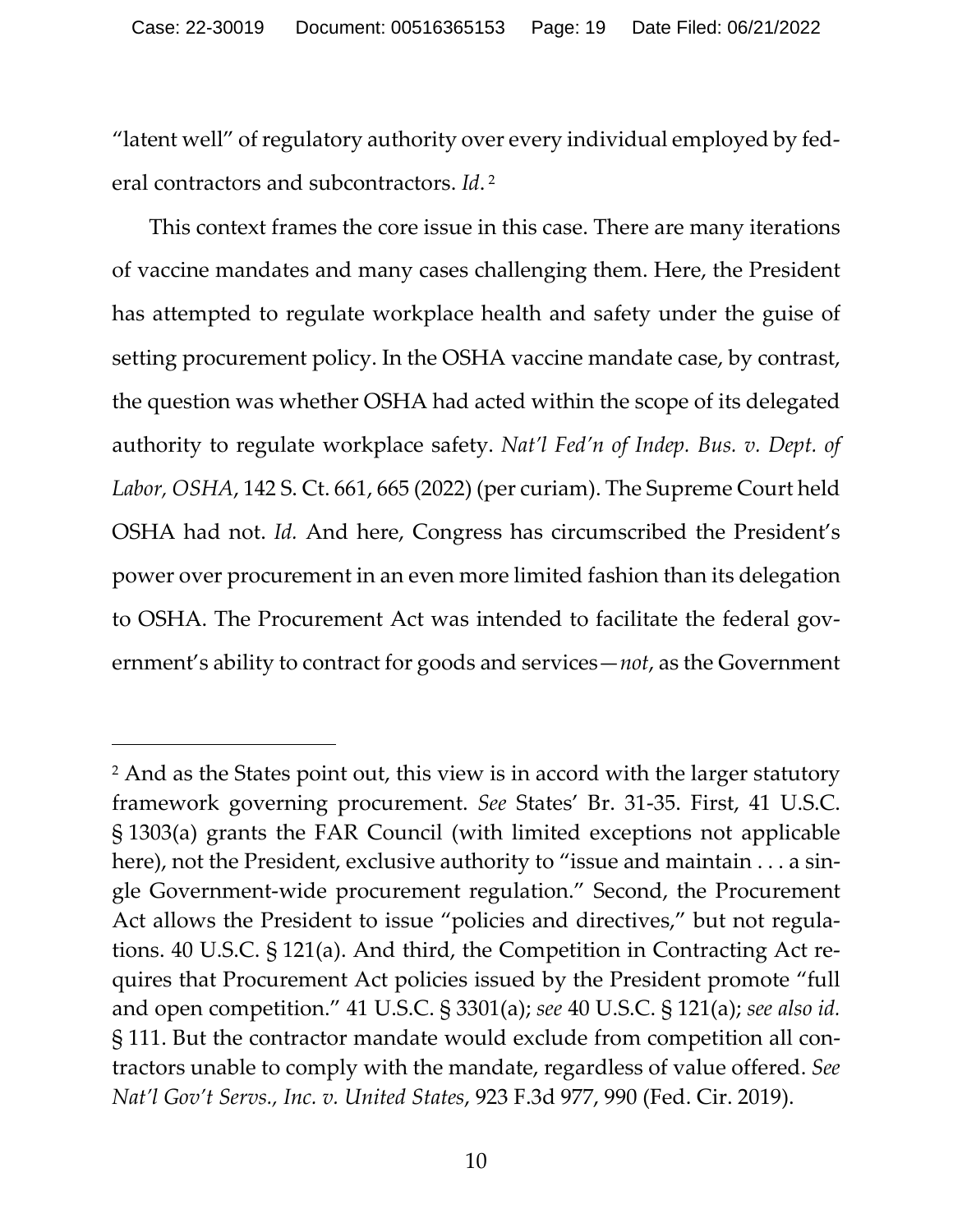argues, to regulate anything and everything arguably connected to the realm of procurement. No one contests the President's power to procure, or even the President's power to make policies and directives to govern the process of procurement. But this power is not one to regulate generally, and certainly not one to regulate healthcare policies for employees of a federal contractor who are not even "working on or in connection with a [federal contract]." Guidance at 4.

<span id="page-19-3"></span> The contractor mandate is not unique among executive orders by Presidents—of both political parties—attempting to wield the federal government's procurement largesse as a regulatory cudgel. The Executive Branch has repeatedly used regulations over government contractors to impose policy changes that no private entity making a purchase would ever impose on a contractor or a subcontractor.

<span id="page-19-2"></span><span id="page-19-1"></span><span id="page-19-0"></span> For instance, a private business procuring goods and services in the marketplace from a private contractor would never insist upon that contractor paying a minimum wage of \$15 per hour (or more). But the Executive Branch, under the guise of "efficiency" in contracting, insists that the Government should pay more for its goods and services. Increasing the Minimum Wage for Federal Contractors, 86 Fed. Reg. 67,126 (Jan. 30, 2022); Complaint of Arizona, Idaho, Indiana, Nebraska, and South Carolina, *Arizona v. Walsh*, No. 2:22-cv-00213-SPL (D. Ariz. Feb. 9, 2022), ECF No. 1; Complaint of Texas, Louisiana, and Mississippi, *Texas v. Biden*, No. 6:22-cv-00004 (S.D. Tex. Feb. 10, 2022), ECF No. 1. Likewise, no private business purchasing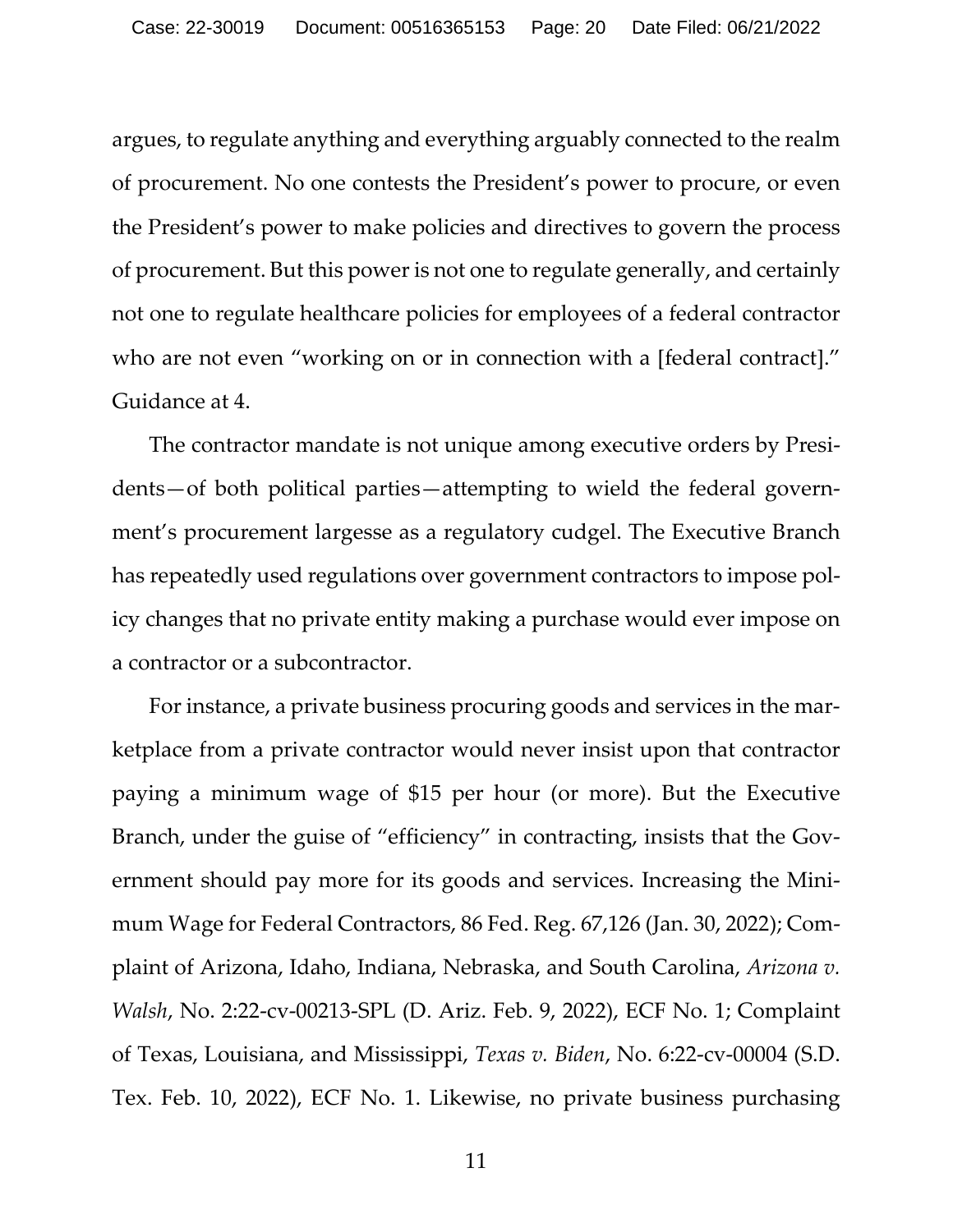<span id="page-20-1"></span><span id="page-20-0"></span>goods or services would insist that a contractor or subcontractor must provide notice of *Beck* rights to its employees, or else it would not do business with that contractor (or sub). *Comms. Workers v. Beck*, 487 U.S. 735 (1988). But the Executive Branch imposed those requirements on government contractors—and then rescinded them and reimposed them and rescinded them again in a fight over union policy, not procurement policy. *See, e.g.*, Exec. Order No. 12,800, Notification of Employee Rights Concerning Payment of Union Dues or Fees, 57 Fed. Reg. 12,985 (Apr. 13, 1992); revoked by Exec. Order No. 12,836, Revocation of Certain Executive Orders Concerning Federal Contracting, 58 Fed. Reg. 7,045 (Feb. 1, 1993); reimposed by Exec. Order. No. 13,201, Notification of Employee Rights Concerning Payment of Union Dues or Fees, 66 Fed. Reg. 11,221 (Feb. 17, 2001); revoked again by Exec. Order No. 13,496, Notification of Employee Rights Under Federal Labor Laws, 74 Fed. Reg. 6,107 (Jan. 30, 2009).

The Executive Branch insists these are "procurement" requirements, but they are nothing more than regulatory tools—to engineer employment policy that the President could not achieve through broader legislation or other statutory tools (such as the Fair Labor Standards Act or the National Labor Relations Act).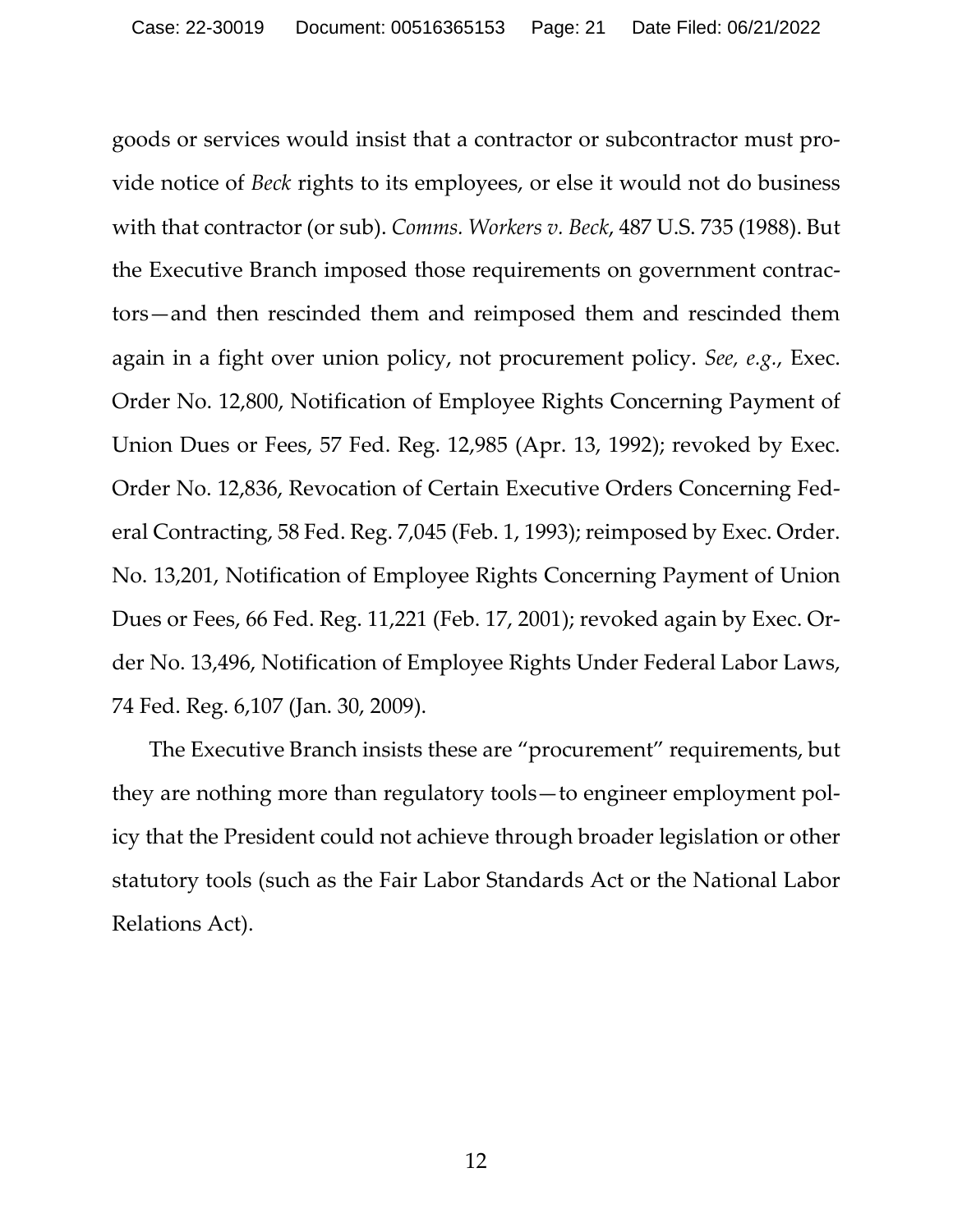# <span id="page-21-0"></span>**II. The contractor mandate is not reasonably related to the Procurement Act's goals of an economic and efficient system of contracting.**

<span id="page-21-2"></span><span id="page-21-1"></span> With this context in mind, courts ask whether challenged actions are "reasonably related to the Procurement Act's purpose of ensuring efficiency and economy in government procurement." *Liberty Mut. Ins. Co. v. Friedman*, 639 F.2d 164, 170 (4th Cir. 1981). Courts sometimes articulate this reasonablerelation standard to require a "sufficiently close nexus" between the challenged order and the "criteria" of "economy" and "efficiency." *Kahn*, 618 F.2d at 792. Previous examinations of the Act have emphasized that this "nexus" requirement "does not write a blank check for the President to fill in at his will." *Id.* at 793. Rather, the nexus must tangibly relate to the systems used for procurement. The contractor mandate fails to satisfy that requirement.

<span id="page-21-4"></span><span id="page-21-3"></span> The Government's stated nexus is that the contractor mandate would "improve economy and efficiency by reducing absenteeism and decreasing labor costs for contractors and subcontractors working on or in connection with a Federal Government contract." Request for Information and Comment on Digital Assets and Related Technologies, 86 Fed. Reg. 53,692 (Sept. 28, 2021); s*ee also* 86 Fed. Reg. at 63,421 ("[T]he overall effect of enacting these protocols for Federal contractors and subcontractors will be to decrease the spread of COVID-19, which will in turn, decrease worker absence, save labor costs on net, and thereby improve efficiency in Federal contracting."). In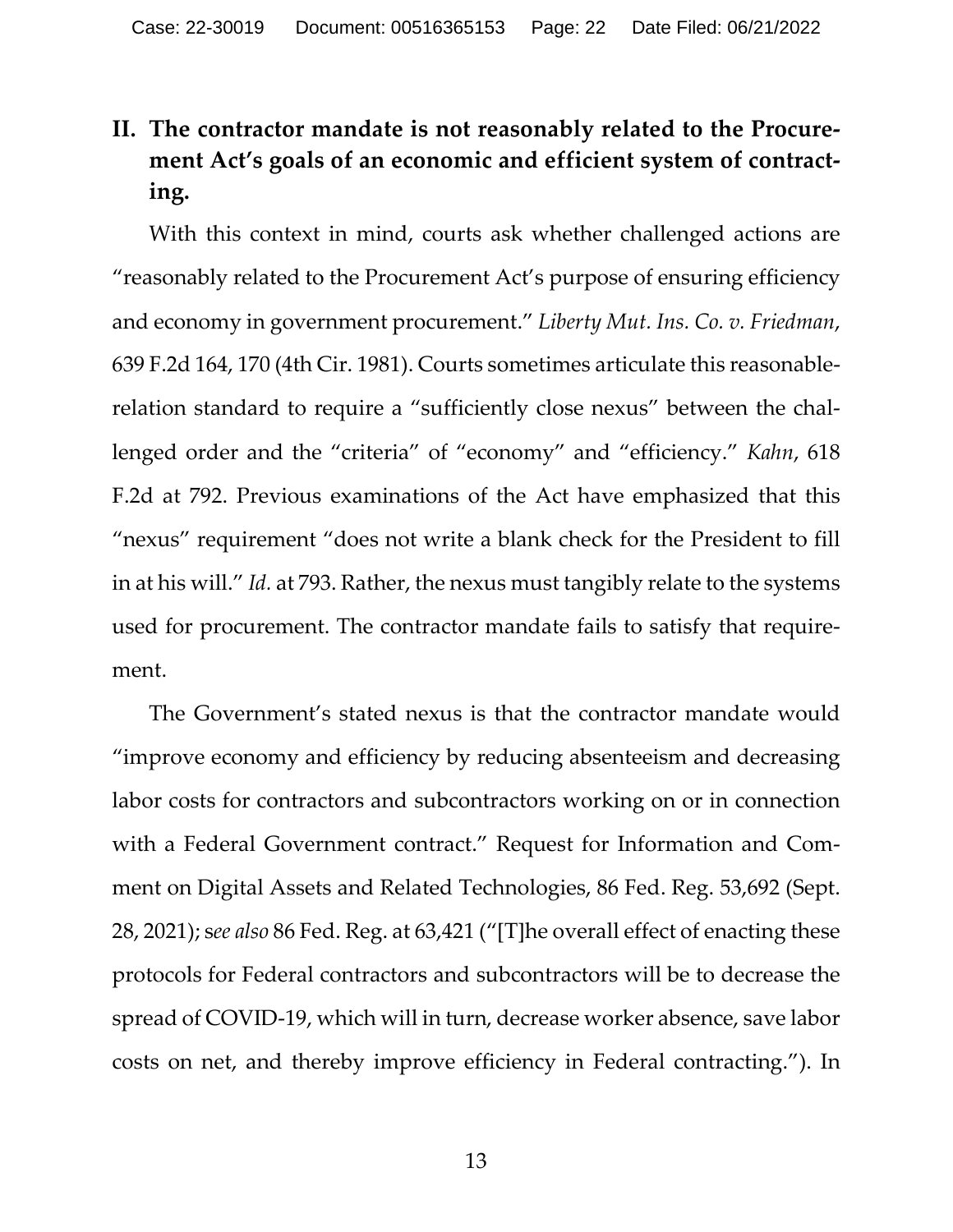other words, unvaccinated individuals employed by federal contractors might get sick and might slow down projects or increase costs for contractors and subcontractors.

But the Procurement Act does not provide such broad authority. If it did, the Procurement Act would essentially grant the President authority over any aspect of public health so long as it has some connection to individuals employed by federal contractors and subcontractors. The scope of such authority would be virtually limitless. Yet the Government offers no limiting principle, and it does nothing to assuage fears that the reach of the Procurement Act would continue to grow over the years. Gov't Br. 31.

## <span id="page-22-0"></span>**III.The contractor mandate goes beyond previous extensions of presidential authority under the Procurement Act.**

 The Government's interpretation of the Procurement Act would elevate presidential authority to a new level, far beyond even the broadest understandings of the Act that courts have accepted in the past. The Court need not determine whether those prior interpretations are correct to decide this case. Even assuming that they are, they cannot justify the level of presidential power that the Government asserts here.

<span id="page-22-1"></span> In *AFL-CIO v. Kahn*, for example, the President signed an executive order authorizing denial of government contracts to companies that failed or refused to comply with voluntary wage and price standards. 618 F.2d at 785. There, the court recognized that the statutory language providing that the President may "prescribe" policies as he deems "necessary" was somewhat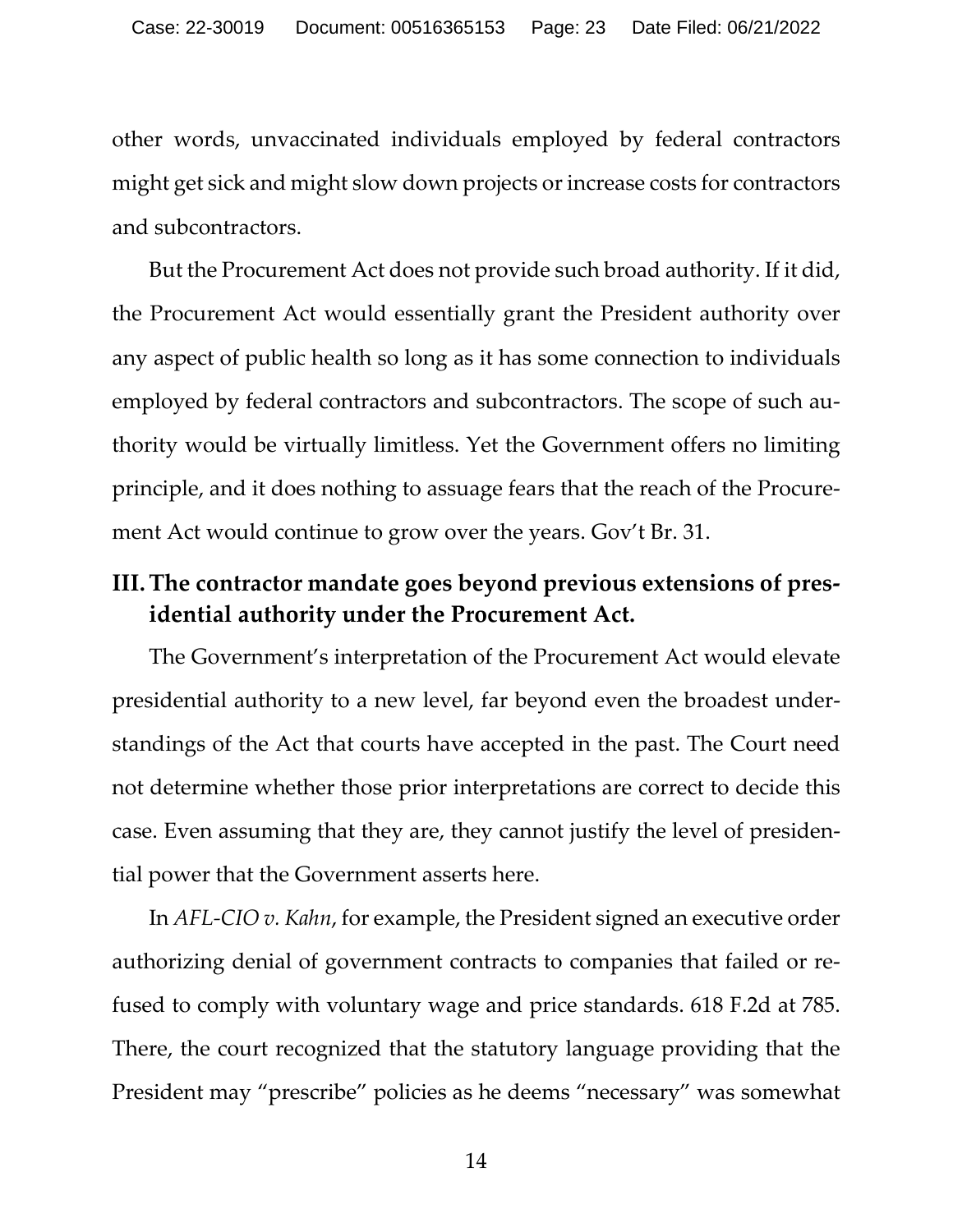<span id="page-23-0"></span>open-ended, but not unlimited. *Id.* at 788. The court went on to note that this language was guided by the statute's purpose, which was to further the federal government's aim of having a "economical and efficient system for . . . procurement and supply." *Id.* The words "economy" and "efficiency," the court noted, "encompass those factors like price, quality, suitability, and availability of goods or services that are involved in all acquisition decisions." *Id.* at 789. In that case, the court upheld the use of the Procurement Act to implement the wage and price controls, but "emphasize[d] the importance to [its] ruling . . . of the nexus between the wage and price standards and likely savings to the Government." *Id.* at 793. For example, the court found it noteworthy that the wage and price control at issue "will likely have the direct and immediate effect of holding down the Government's procurement costs." *Id*. at 792. In contrast, the contractor mandate is premised on speculation that the mandate will have the "overall effect" of decreasing the spread of COVID-19 and in turn decrease worker absence. 86 Fed. Reg. at 63,418. The lack of a "direct and immediate effect" is indicative of a lack of a nexus.

<span id="page-23-2"></span><span id="page-23-1"></span> The Government also points to *UAW-Labor Employment & Training Corp. v. Chao*, 325 F.3d 360 (D.C. Cir. 2003), in support of its position that the standard under the Procurement Act is a "lenient" one. Gov't Br. 21. There, the court upheld an executive order issued under the Procurement Act requiring federal contractors to post notices at all facilities that federal labor laws protected them from being forced to join a union or to pay mandatory dues for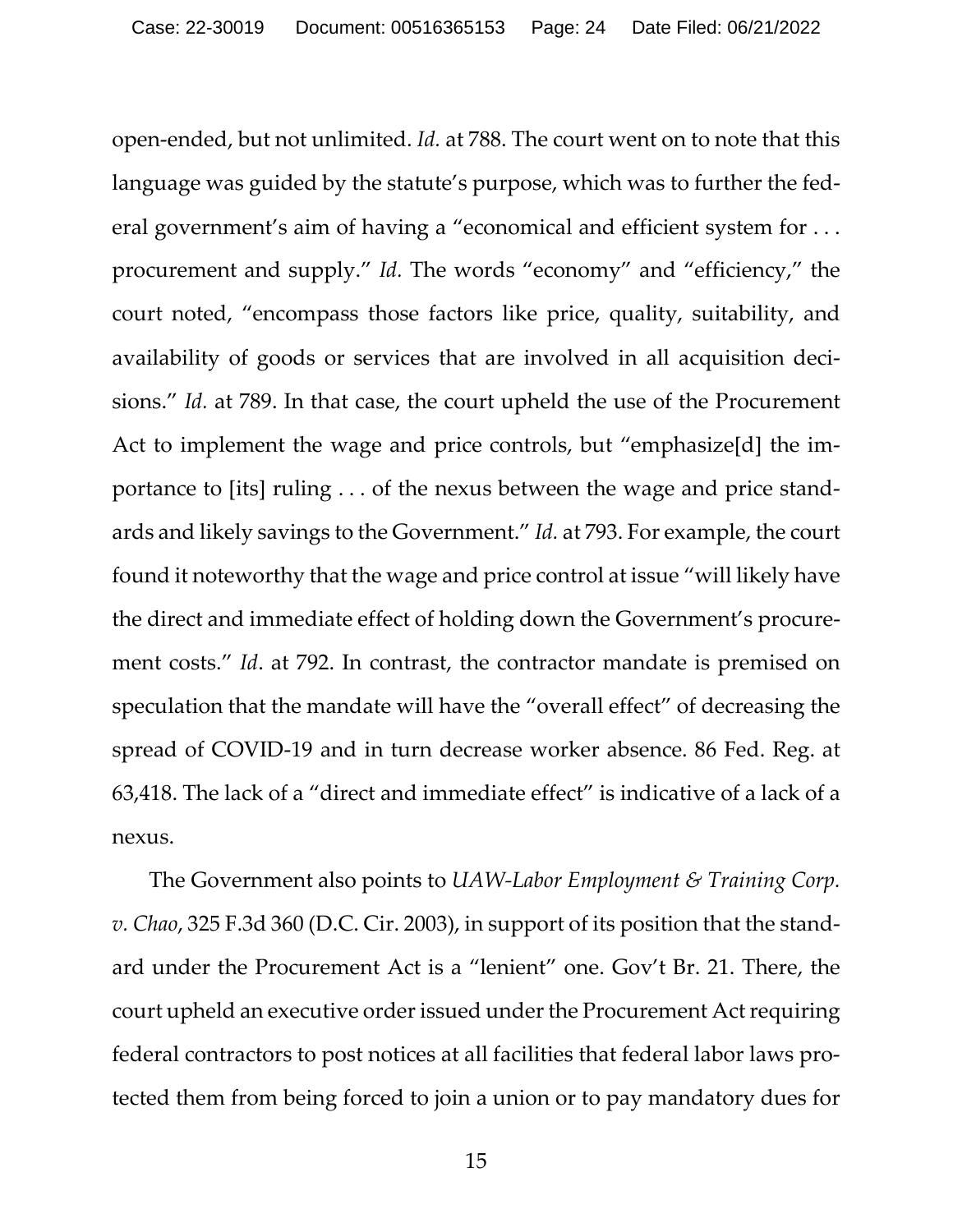<span id="page-24-1"></span><span id="page-24-0"></span>costs unrelated to representational activities. *Chao*, 325 F.3d at 362-63. But in *Chao*, the primary question was whether the executive order was preempted by the *Garmon* preemption doctrine of the National Labor Relations Act (NLRA). *Id.* at 363; *see San Diego Bldg. Trades Council v. Garmon*, 359 U.S. 236 (1959). Under the *Garmon* preemption doctrine, an executive order of its kind would have been preempted if it involved regulation of an activity that was either protected or prohibited by the NLRA. *Chao*, 325 F.3d at 363. The court determined that the regulated activity was neither protected nor prohibited, and therefore the order was not preempted. *Id.* at 363-66.

 The court's discussion of the Procurement Act comes almost as an afterthought to its primary holding regarding preemption. The district court had had not reached the Procurement Act question, but plaintiffs offered it as an "alternative ground for affirmance." *Id.* at 362, 366. The court spent about two paragraphs on the issue and failed to explain how a sufficient nexus existed. *Id.* at 366. The court merely gave a brief summary of *Kahn* and then restated the nexus offered by the President's executive order regarding the alleged connection to economy and efficiency. *Id.* The court even acknowledged that the "link" between the order and the Act's requirements for economy and efficiency was "attenuated." *Id.* But the court dismissed its own (well-founded) skepticism and surmised that since a tenuous link had been permissible in *Kahn*, a tenuous link could be permissible there. *Id.* at 366-67.

 Even if a sufficient nexus had existed in *Chao*, neither the result nor the court's reasoning could support the vaccine requirement at issue here. The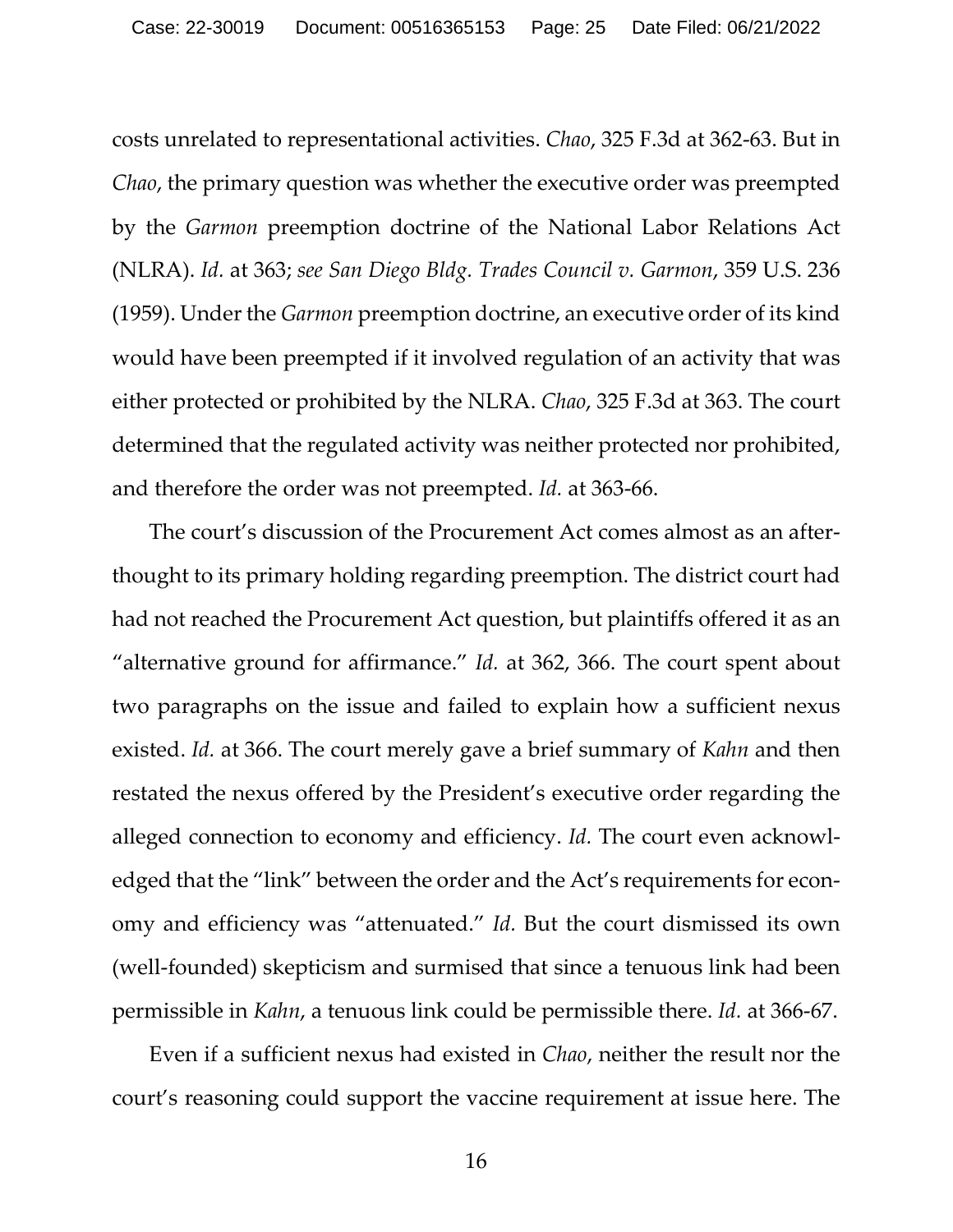order in *Chao* bore a more direct relationship to labor management than the contractor mandate. And the court's reliance on *Kahn* does not hold up where the link between the contractor mandate and economy and efficiency is even more "attenuated" than the orders were in both *Kahn* and *Chao*.

<span id="page-25-0"></span> As a final example, in *Chamber of Commerce v. Napolitano*, the Chamber challenged an executive order requiring federal contractors to use "E-Verify," an electronic system used to check immigration status for employment eligibility. 648 F. Supp. 2d 726, 729 (D. Md. 2009). The Chamber challenged the order under the Procurement Act, arguing that there was not a sufficiently close nexus between the order and the Procurement Act's "criteria of efficiency and economy." *Id.* at 737. Similar to *Chao*, however, the court required that the President must provide only a "reasonable and rational" explanation of how the measure was "necessary" to promote "efficiency and economy." *Id.* at 738. Even assuming for the sake of argument that this were the correct interpretation of the Procurement Act, the contractor mandate here has an even more tenuous connection to hiring procedures. In *Chamber of Commerce v. Napolitano*, the executive order was aimed at improving contractors' employment eligibility determinations to reduce their immigration enforcement actions. *Id.* There, the order regulated a contractor's actual hiring operations to improve a contractor's efficiency, but here, the contractor mandate regulates employee health under the reasoning that down the road it will improve operations.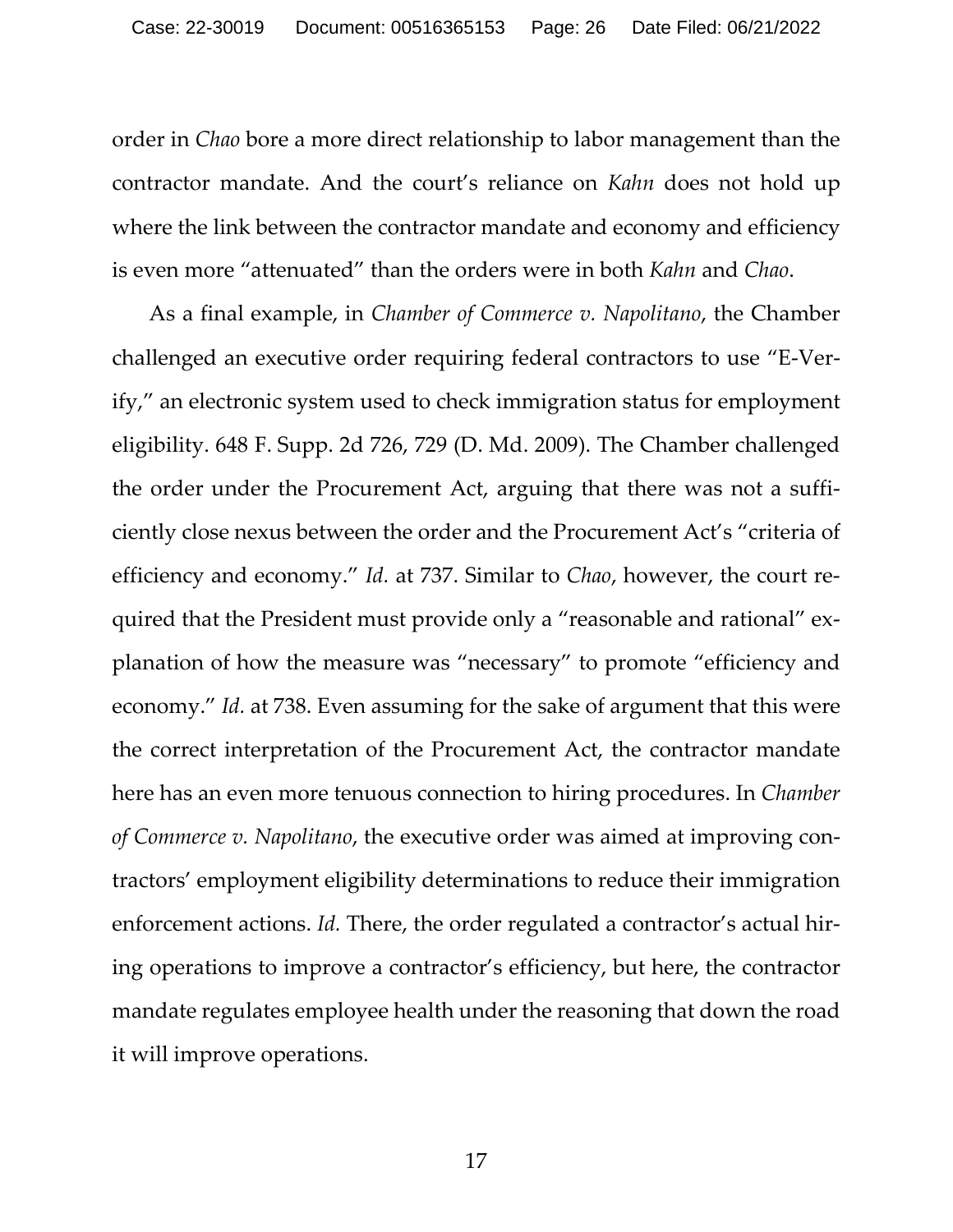<span id="page-26-1"></span>In each of these cases, the courts took a deferential approach to the president's exercise of authority under the Procurement Act. Whether that overarching approach was correct is not at issue here. But in each of these cases, the challenged order was at least related to "the ordinary hiring, firing, and management of labor." *Kentucky v. Biden*, 23 F.4th at 607. Assuming for present purposes that those orders were sufficiently connected to the grant of authority under the Act, they cannot support the Government's claim of authority here. The contractor mandate goes beyond mere management issues all the way to regulating the health and safety of employees of contractors and subcontractors.

## <span id="page-26-0"></span>**IV. The Supreme Court's decision in the OSHA mandate case casts doubts on the Government's assertion of authority here.**

<span id="page-26-2"></span> The Supreme Court's decision regarding OSHA's COVID-19 emergency temporary standard casts further doubt on the Government's assertion of authority under the Procurement Act. *See NFIB*, 142 S. Ct. 661. Just six months ago, the Supreme Court stayed OSHA's vaccine-or-testing mandate, which would have generally applied to private companies with more than 100 employees. *Id.* at 662. OSHA's stated authority for such a broadly sweeping regulation was its statutory mandate to set emergency workplace safety standards. *Id.* at 665. The Court disagreed. Acknowledging that COVID-19 presents some threat to workers' health, it distinguished that threat as the "kind of universal risk [that] is no different from the day-to-day dangers that all face from crime, air pollution, or any number of communicable diseases."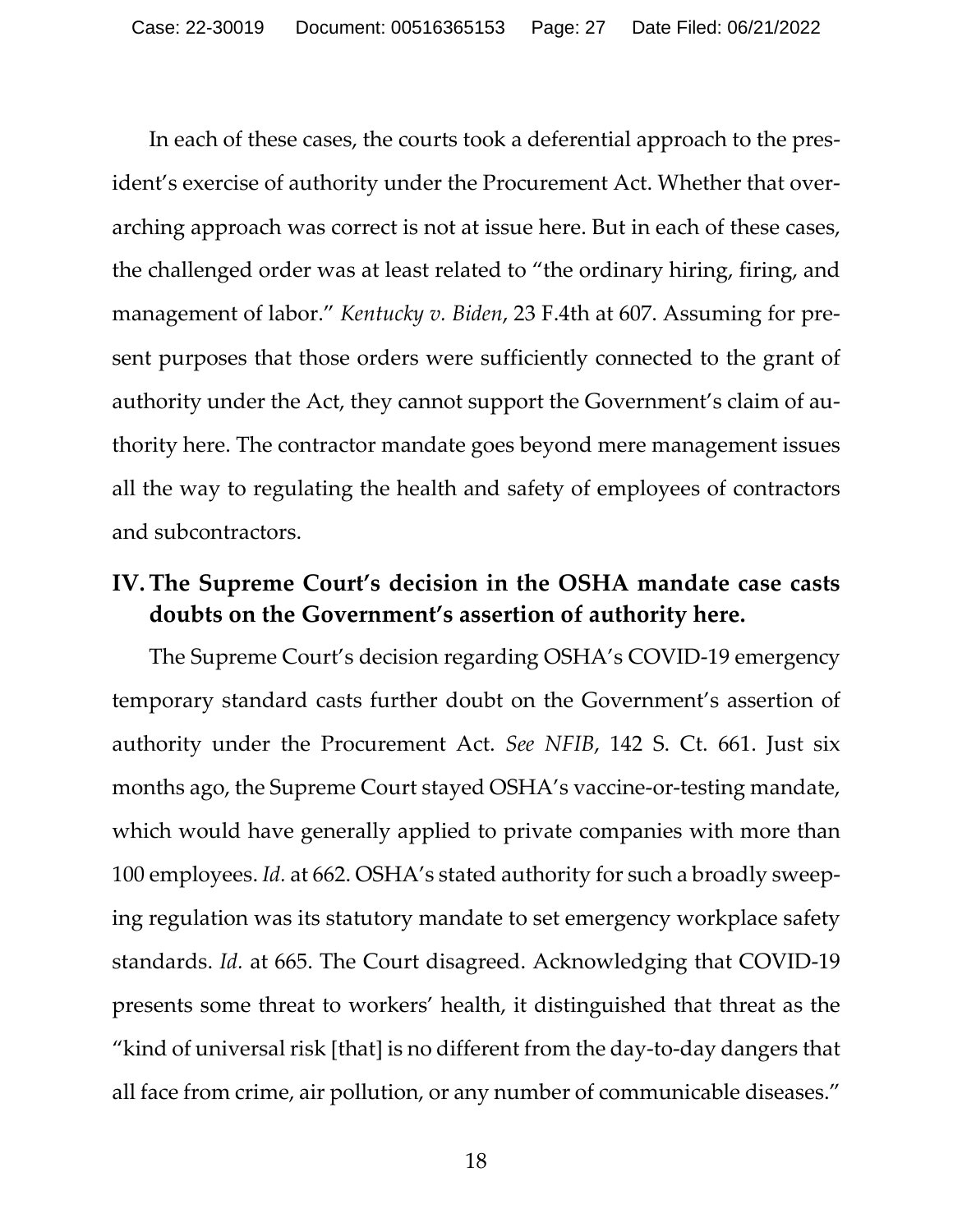<span id="page-27-3"></span>*Id.* at 665. And even before the Supreme Court's decision, this Court expressed concerns over the OSHA mandate's "assertion of virtually unlimited power to control individual conduct under the guise of a workplace regulation." *BST Holdings, LLC v. OSHA*, 17 F.4th 604, 617 (5th Cir. 2021).

<span id="page-27-2"></span> Just so here. Interpreting regulatory authority over issues regarding procurement and federal contracting to include the power to regulate anything related to day-to-day health risks would "significantly expand" the President's Authority under the Act. *NFIB*, 142 S. Ct. at 665. The Court's decision emphasized that while OSHA has been delegated powers over workplace safety, OSHA could not enact a regulation so broad. Likewise here, granting the President that kind of authority under the Procurement Act would be a bridge too far.

# <span id="page-27-0"></span>**V. The major questions doctrine also counsels against the Government's position on the Procurement Act.**

<span id="page-27-4"></span><span id="page-27-1"></span>Along those lines, the major questions doctrine bars the Government's interpretation of the Procurement Act. Under this doctrine, Congress must "speak clearly" to delegate "powers of vast economic and political significance." *NFIB*, 142 S. Ct. at 665; *see also BST Holdings*, 17 F.4th at 617. Courts therefore routinely reject statutory interpretations that "would bring about an enormous and transformative expansion in [an agency's] regulatory authority without clear congressional authorization." *Util. Air Regulatory Group v. EPA*, 573 U.S. 302, 324 (2014) ("*UARG*"); *see, e.g.*, *Ala. Ass'n of Realtors v. Dep't of Health & Human Servs.*, 141 S. Ct. 2485, 2489 (2021) (per curiam); *BST*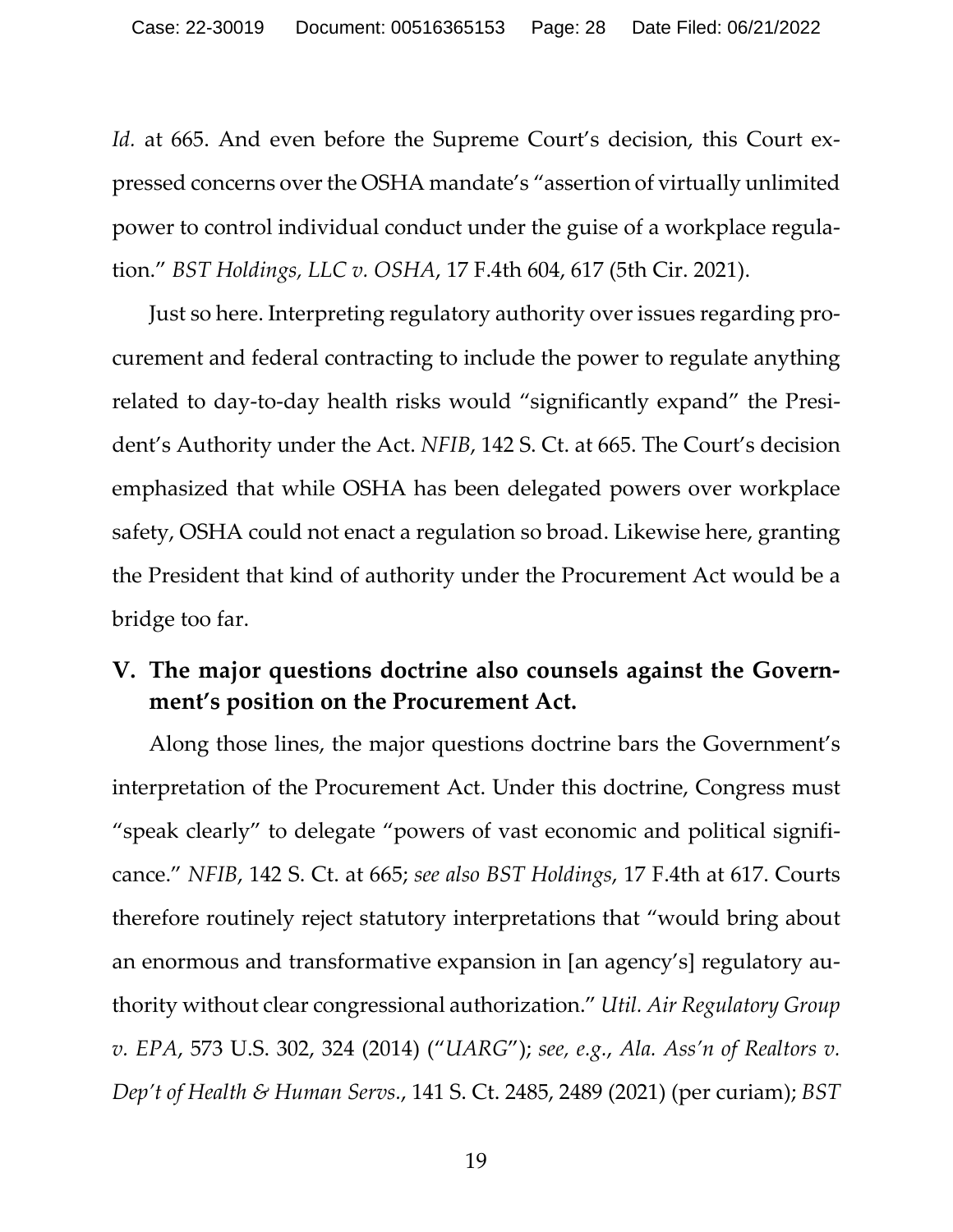<span id="page-28-9"></span><span id="page-28-7"></span><span id="page-28-5"></span><span id="page-28-4"></span><span id="page-28-1"></span><span id="page-28-0"></span>*Holdings*, 17 F.4th at 619 (Duncan, J., concurring); U*.S. Forest Serv. v. Cowpasture River Pres. Ass'n*, 140 S. Ct. 1837, 1849 (2020); *King v. Burwell*, 135 S. Ct. 2480, 2489 (2015); *Gonzales v. Oregon*, 546 U.S. 243, 267 (2006); *Whitman v. Am. Trucking Ass'ns*, 531 U.S. 457, 468-69 (2001); *FDA v. Brown & Williamson Tobacco Corp.*, 529 U.S. 120, 160 (2000); *MCI Telecomms. Corp. v. Am. Tel. & Telegraph Co.*, 512 U.S. 218, 231 (1994); *Indus. Union Dep't, AFL-CIO v. Am. Petrol. Inst.*, 448 U.S. 607, 645-46 (1980) (Stevens, J., controlling plurality op.); *Interstate Commerce Comm'n v. Cincinnati, N. O. & T. P. Ry. Co.*, 167 U.S. 479, 505 (1897).

<span id="page-28-8"></span><span id="page-28-3"></span><span id="page-28-2"></span>In this case, the Government's position would give the Executive Branch "enormous and transformative" power without clear congressional authorization. *UARG*, 573 U.S. at 324. Indeed, the Government concedes that the authority it claims here is "unquestionably broad." Gov't Br. 31.

But the major questions doctrine bars the contractor mandate's vast claimed scope of authority. Similar to the OSHA case, the President here "claims the power to force" one-fifth of the U.S. private-sector workforce "to receive a vaccine." *NFIB*, 142 S. Ct. at 667 (Gorsuch, J., concurring).

<span id="page-28-6"></span>Moreover, the President claims the kind of "general governmental powers" over public health that are typically reserved to the states. *Id.* at 668. "By any measure, that is a claim of power to resolve a question of vast national significance. Yet Congress has nowhere clearly assigned so much power to [the President under the Procurement Act]." *Id.* As just one example, the contractor mandate includes "any full-time or part-time employee of a covered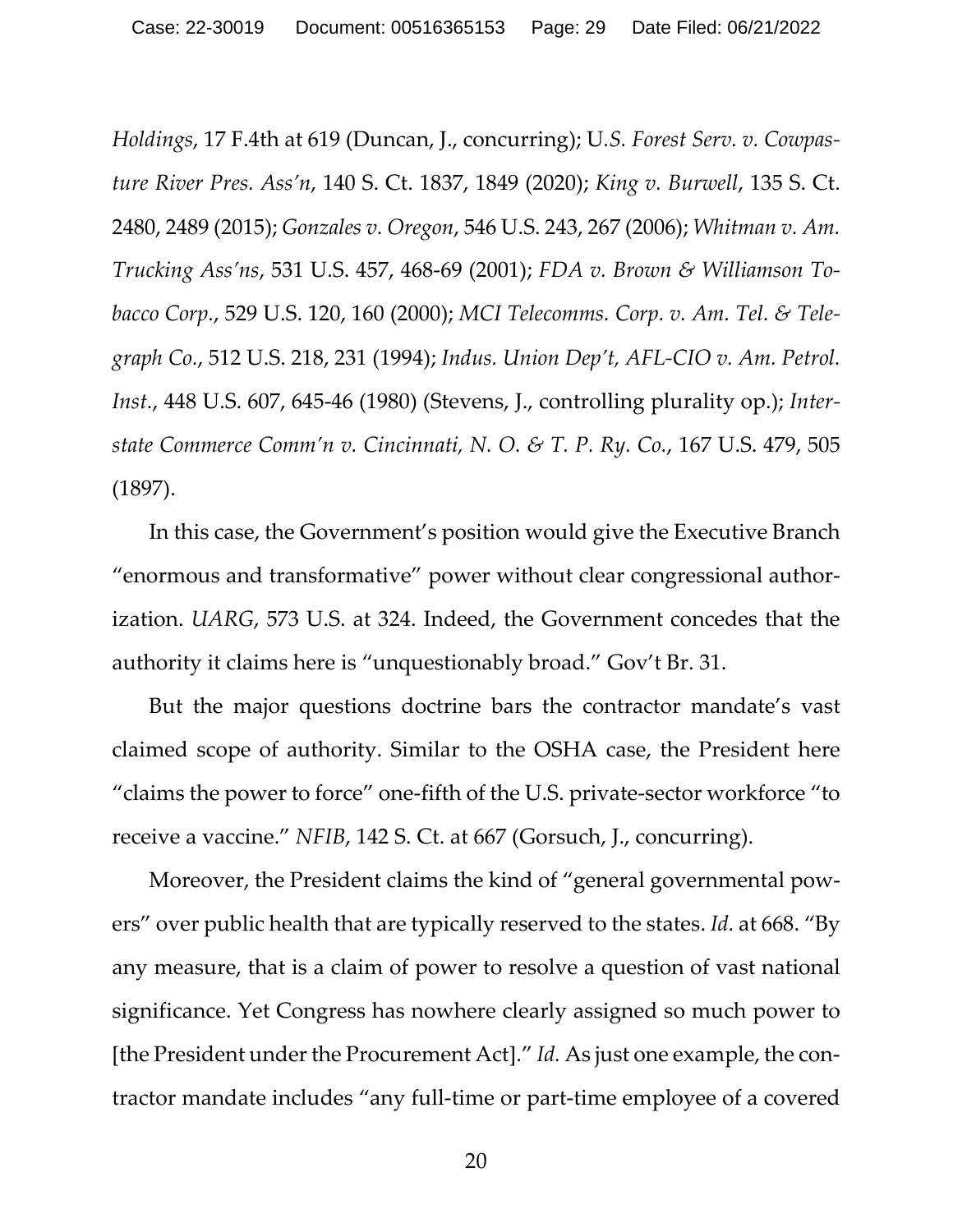<span id="page-29-3"></span>contractor working on or in connection with a covered contract or working at a covered contractor workplace." Guidance at 3-4. The Guidance continues: "This includes employees of covered contractors who are not themselves working on or in connection with a covered contract." *Id.* at 4. The contractor mandate unabashedly reaches employees and even entire departments and divisions of a business that are *not connected* to a federal contract. This is precisely the type of claim of expanded authority that the major questions doctrine was designed to guard against.

<span id="page-29-2"></span><span id="page-29-1"></span><span id="page-29-0"></span> Furthermore, the "fundamental policy decisions" are the "hard choices, and not the filling in of the blanks, which must be made by the elected representatives of the people." *Indus. Union*, 448 U.S. at 687 (Rehnquist, J., concurring the in judgment); *accord id.* at 645-46 (Stevens, J., controlling plurality op.); *Gundy*, 139 S. Ct. at 2136 (Gorsuch, J., dissenting) (citing *Wayman v. Southard*, 23 U.S. 1, 31, 43 (1825)). The contractor mandate is just such a "fundamental policy decision." But rather than acting on express congressional authorization, the President uses authority under the Procurement Act as a foot in the door to make a sweeping policy choice. The major questions doctrine bars this kind of veiled acquisition of authority by the Executive.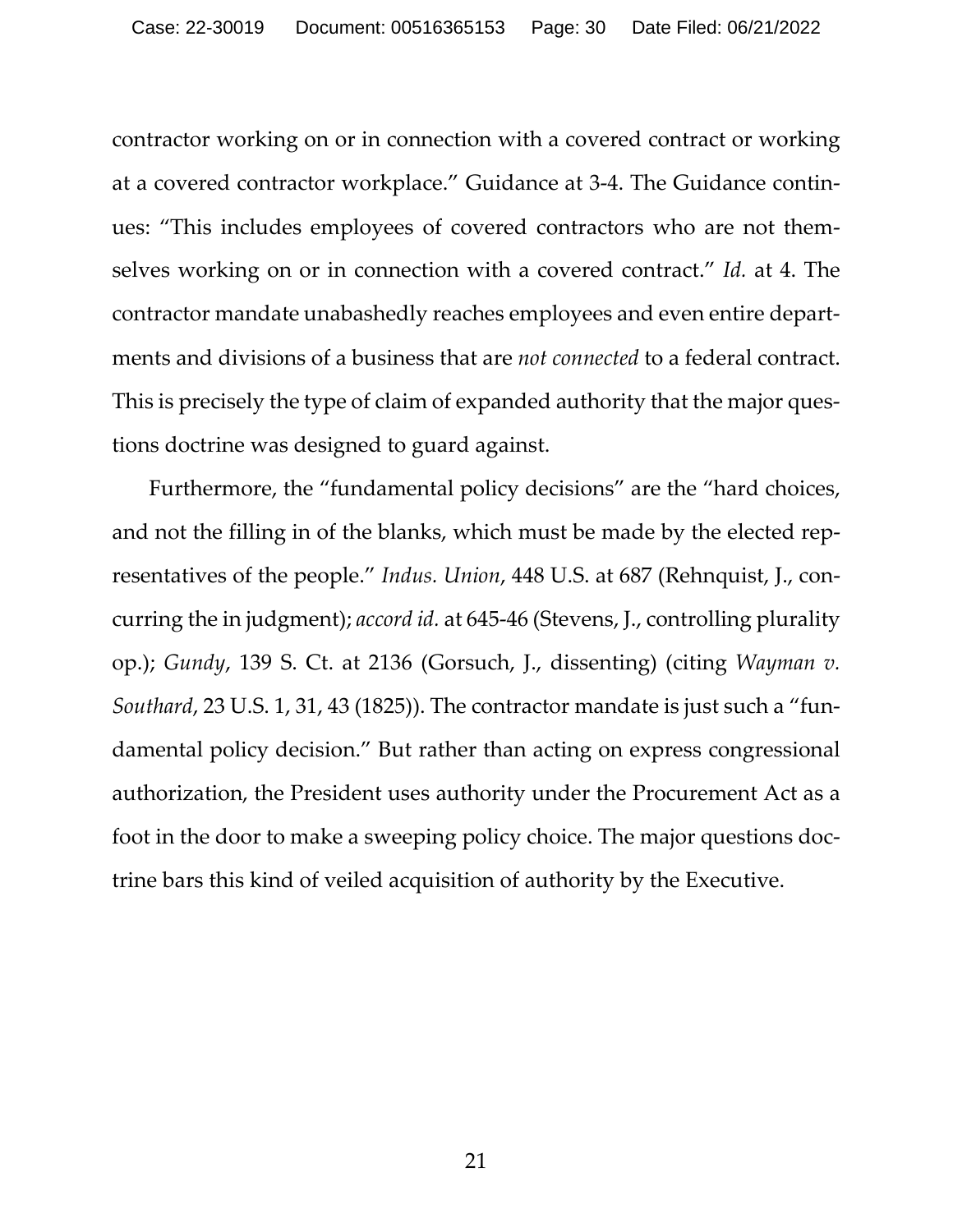Case: 22-30019 Document: 00516365153 Page: 31 Date Filed: 06/21/2022

### **CONCLUSION**

<span id="page-30-0"></span>The Court should affirm the district court's preliminary injunction.

Dated: June 21, 2022

Respectfully submitted.

Daryl Joseffer Stephanie A. Maloney U.S. Chamber Litigation Center 1615 H St., NW Washington, DC 20062 (202) 463-5337

*/s/ Scott A. Keller* Scott A. Keller Matthew H. Frederick LEHOTSKY KELLER LLP 919 Congress Ave. Austin, TX 78701 (512) 693-8350 scott@lehotskykeller.com

Steven P. Lehotsky Gabriela Gonzalez-Araiza LEHOTSKY KELLER LLP 200 Massachusetts Ave., NW Washington, DC 20001

*Counsel for Amicus Curiae*